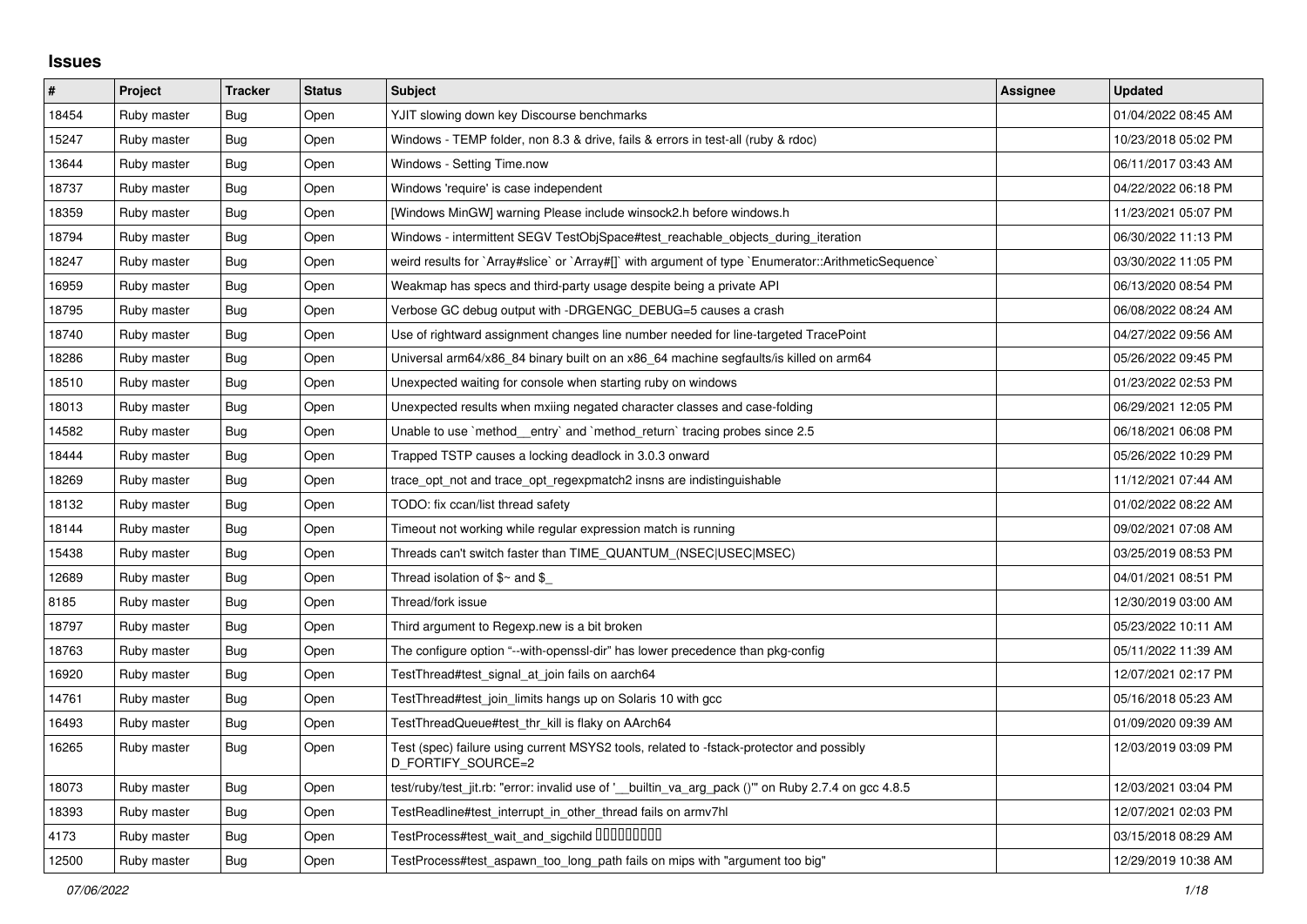| $\vert$ # | Project     | <b>Tracker</b> | <b>Status</b> | Subject                                                                                                                                               | <b>Assignee</b> | <b>Updated</b>      |
|-----------|-------------|----------------|---------------|-------------------------------------------------------------------------------------------------------------------------------------------------------|-----------------|---------------------|
| 17999     | Ruby master | <b>Bug</b>     | Open          | TestMethod#test_zsuper intermittent timeout error on raspbian10-aarch64 Cl                                                                            |                 | 06/18/2021 01:33 AM |
| 14064     | Ruby master | Bug            | Open          | test-all with and without -j - incorrect assertions and missing test methods                                                                          |                 | 11/03/2017 10:54 PM |
| 18380     | Ruby master | Bug            | Open          | TestAddressResolve#test_socket_getnameinfo_domain_blocking test failures                                                                              |                 | 12/21/2021 04:22 PM |
| 17680     | Ruby master | <b>Bug</b>     | Open          | tab completion no longer works on irb3.0                                                                                                              |                 | 03/13/2021 08:06 AM |
| 14681     | Ruby master | Bug            | Open          | syswrite': stream closed in another thread (IOError)                                                                                                  |                 | 04/22/2018 12:12 AM |
| 18080     | Ruby master | Bug            | Open          | Syntax error on one-line pattern matching                                                                                                             |                 | 08/18/2021 12:38 AM |
| 18826     | Ruby master | Bug            | Open          | Symbol#to_proc inconsistent, sometimes calls private methods                                                                                          |                 | 06/16/2022 07:27 AM |
| 16927     | Ruby master | <b>Bug</b>     | Open          | String#tr won't return the expected result for some sign with diacritics                                                                              |                 | 06/01/2020 05:24 AM |
| 16158     | Ruby master | <b>Bug</b>     | Open          | "st" Character Sequence In Regex Look-Behind Causes Illegal Pattern Error When Combined With POSIX<br>Bracket Expressions And Case Insensitivity Flag |                 | 09/17/2019 09:37 AM |
| 17926     | Ruby master | Bug            | Open          | spec/ruby/core/file/atime_spec.rb: a random failing test on Travis ppc64le                                                                            |                 | 06/02/2021 04:35 PM |
| 18759     | Ruby master | <b>Bug</b>     | Open          | snapshot-ruby_2_7: test failure on macos-12                                                                                                           |                 | 04/28/2022 12:18 AM |
| 14474     | Ruby master | <b>Bug</b>     | Open          | skip "TestException#test thread signal location" as known bug                                                                                         |                 | 12/10/2018 07:09 AM |
| 11064     | Ruby master | <b>Bug</b>     | Open          | #singleton_methods for objects with special singleton_class returns an empty array                                                                    |                 | 01/31/2022 05:02 AM |
| 11230     | Ruby master | Bug            | Open          | Should rb_struct_s_members() be public API?                                                                                                           |                 | 04/17/2021 05:06 PM |
| 18896     | Ruby master | <b>Bug</b>     | Open          | Shellwords.escape(nil) returns "empty" string                                                                                                         |                 | 07/05/2022 07:51 PM |
| 18186     | Ruby master | <b>Bug</b>     | Open          | SEGV with system command - MinGW?                                                                                                                     |                 | 09/22/2021 03:20 PM |
| 14049     | Ruby master | Bug            | Open          | SEGV svn 60401 require_relative                                                                                                                       |                 | 10/26/2017 05:25 PM |
| 16288     | Ruby master | Bug            | Open          | Segmentation fault with finalizers, threads                                                                                                           |                 | 12/19/2019 07:46 PM |
| 18412     | Ruby master | Bug            | Open          | Segfault in test_ractor.rb                                                                                                                            |                 | 12/17/2021 04:23 AM |
| 18413     | Ruby master | <b>Bug</b>     | Open          | Segfault in `ripper/lexer.rb`                                                                                                                         |                 | 12/17/2021 04:49 PM |
| 17799     | Ruby master | <b>Bug</b>     | Open          | Seg fault in rb_class_clear_method_cache                                                                                                              |                 | 12/09/2021 05:39 AM |
| 13571     | Ruby master | Bug            | Open          | Script arguments, encoding, windows / MinGW                                                                                                           |                 | 11/12/2017 10:53 PM |
| 18842     | Ruby master | <b>Bug</b>     | Open          | Ruby's Resolv library does not handle correctly the `NODATA` case                                                                                     |                 | 06/19/2022 05:39 PM |
| 16810     | Ruby master | Bug            | Open          | ruby segfaults on s390x with musl libc                                                                                                                |                 | 03/05/2021 01:38 AM |
| 16905     | Ruby master | <b>Bug</b>     | Open          | Ruby required to build Ruby on Haiku?                                                                                                                 |                 | 05/24/2020 08:08 AM |
| 18733     | Ruby master | <b>Bug</b>     | Open          | Ruby GC problems cause performance issue with Ractor                                                                                                  |                 | 04/15/2022 09:13 AM |
| 18758     | Ruby master | Bug            | Open          | Ruby fails to build on M1 Mac when x86 Homebrew is installed                                                                                          |                 | 04/28/2022 03:19 PM |
| 17142     | Ruby master | <b>Bug</b>     | Open          | Ruby fails to build in AIX                                                                                                                            |                 | 03/20/2021 07:08 AM |
| 14422     | Ruby master | <b>Bug</b>     | Open          | Ruby configuration options should not be reused for gem builds                                                                                        |                 | 03/05/2018 03:32 PM |
| 10436     | Ruby master | <b>Bug</b>     | Open          | ruby -c and ripper inconsistency: m(&nil) {}                                                                                                          |                 | 08/27/2019 12:08 AM |
| 18281     | Ruby master | Bug            | Open          | Ruby 3.1.0: gem uninstall -alx fails to uninstall debug                                                                                               |                 | 06/16/2022 01:08 AM |
| 17373     | Ruby master | <b>Bug</b>     | Open          | Ruby 3.0 is slower at Discourse bench than Ruby 2.7                                                                                                   |                 | 01/04/2021 06:47 AM |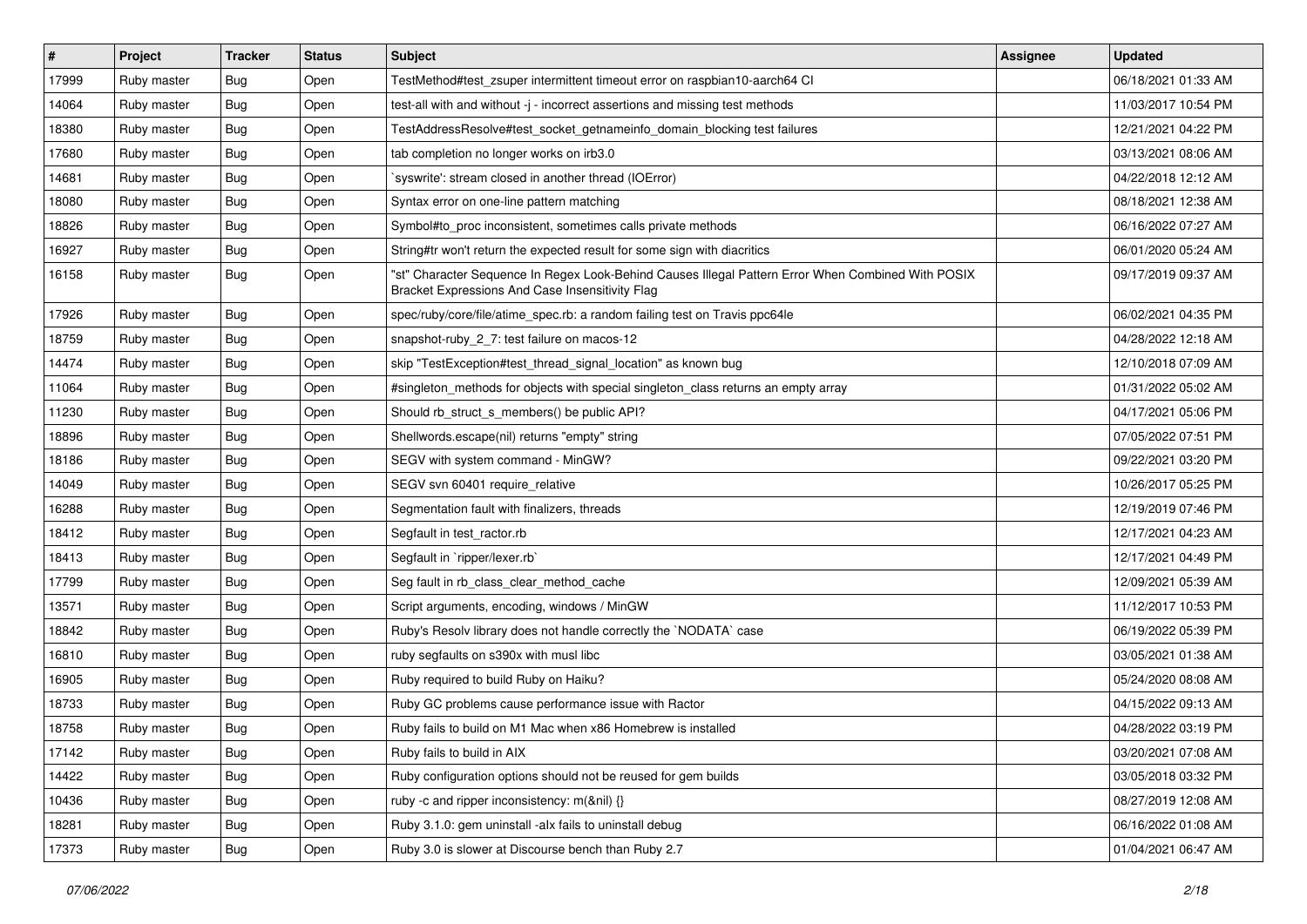| $\pmb{\#}$ | Project     | <b>Tracker</b> | <b>Status</b> | Subject                                                                                                               | <b>Assignee</b> | <b>Updated</b>      |
|------------|-------------|----------------|---------------|-----------------------------------------------------------------------------------------------------------------------|-----------------|---------------------|
| 18457      | Ruby master | Bug            | Open          | ruby 2.7.5 fiddle/types.rb use uint32_t but fiddle/cparser.rb lacks uint32_t                                          |                 | 01/03/2022 01:00 PM |
| 14418      | Ruby master | Bug            | Open          | ruby 2.5 slow regexp execution                                                                                        |                 | 12/29/2019 10:34 AM |
| 14387      | Ruby master | <b>Bug</b>     | Open          | Ruby 2.5 <sup>D</sup> Alpine Linux 000000000000 SystemStackError 00000                                                |                 | 04/21/2020 03:13 PM |
| 17037      | Ruby master | <b>Bug</b>     | Open          | rounding of Rational#to_f                                                                                             |                 | 08/26/2020 03:54 AM |
| 15993      | Ruby master | Bug            | Open          | 'require' doesn't work if there are Cyrillic chars in the path to Ruby dir                                            |                 | 07/09/2021 04:08 PM |
| 18608      | Ruby master | <b>Bug</b>     | Open          | require': cannot load such file -- ripper (LoadError) after `make distclean`                                          |                 | 05/27/2022 04:10 AM |
| 18751      | Ruby master | Bug            | Open          | Regression on master for Method#== when comparing public with private method                                          |                 | 05/18/2022 01:27 AM |
| 18009      | Ruby master | Bug            | Open          | Regexps \w and \W with /i option and /u option produce inconsistent results under nested negation and<br>intersection |                 | 06/28/2021 09:09 AM |
| 18686      | Ruby master | <b>Bug</b>     | Open          | Regexp supporting unexpected age properties in Ruby < 3.2                                                             |                 | 04/08/2022 06:52 PM |
| 16145      | Ruby master | Bug            | Open          | regexp match error if mixing /i, character classes, and utf8                                                          |                 | 09/06/2019 05:52 AM |
| 14364      | Ruby master | <b>Bug</b>     | Open          | Regexp last match variable in procs                                                                                   |                 | 09/14/2018 05:28 AM |
| 14838      | Ruby master | Bug            | Open          | RegexpError with double "s" in look-behind assertion in case-insensitive unicode regexp                               |                 | 06/09/2018 04:04 PM |
| 14083      | Ruby master | Bug            | Open          | Refinement in block calling incorrect method                                                                          |                 | 11/05/2017 07:36 PM |
| 18799      | Ruby master | Bug            | Open          | Refinement#import_methods vs attr_reader                                                                              |                 | 05/25/2022 06:50 AM |
| 15428      | Ruby master | Bug            | Open          | Refactor Proc#>> and #<<                                                                                              |                 | 08/20/2021 06:31 PM |
| 18456      | Ruby master | <b>Bug</b>     | Open          | rdoc non-determinism: module includes can be added once or twice to generated .ri                                     |                 | 01/01/2022 11:16 PM |
| 18472      | Ruby master | Bug            | Open          | rb_w32_map_errno is not found on Ruby-3.1.0                                                                           |                 | 01/13/2022 09:59 AM |
| 18492      | Ruby master | Bug            | Open          | rb_rescue2` inside `rb_protect` segfaults on Windows                                                                  |                 | 01/14/2022 03:17 PM |
| 18257      | Ruby master | Bug            | Open          | rb_mRubyVMFrozenCore is broken by GC run                                                                              |                 | 02/10/2022 12:36 PM |
| 18473      | Ruby master | Bug            | Open          | Raw data in Socket::Option#inspect on Amazon Linux 2                                                                  |                 | 01/11/2022 02:13 PM |
| 18580      | Ruby master | Bug            | Open          | Range#include? inconsistency for beginless String ranges                                                              |                 | 03/09/2022 10:22 PM |
| 18760      | Ruby master | Bug            | Open          | Ractors vs "skynet" microbenchmark                                                                                    |                 | 05/02/2022 11:36 PM |
| 18816      | Ruby master | <b>Bug</b>     | Open          | Ractor segfaulting MacOS 12.4 (aarch64 / M1 processor)                                                                |                 | 06/13/2022 01:46 PM |
| 17506      | Ruby master | Bug            | Open          | Ractor isolation broken by ThreadGroup                                                                                |                 | 01/03/2021 08:05 PM |
| 18129      | Ruby master | Bug            | Open          | Ractor-incompatible global variables can be accessed through alias                                                    |                 | 08/23/2021 10:08 PM |
| 17180      | Ruby master | <b>Bug</b>     | Open          | Ractor and constant referencing                                                                                       |                 | 09/20/2020 05:43 PM |
| 18782      | Ruby master | <b>Bug</b>     | Open          | Race conditions in autoload when loading the same feature with multiple threads.                                      |                 | 05/18/2022 09:22 PM |
| 17146      | Ruby master | Bug            | Open          | Queue operations are allowed after it is frozen                                                                       |                 | 10/20/2021 08:32 PM |
| 17774      | Ruby master | <b>Bug</b>     | Open          | Quantified empty group causes regex to fail                                                                           |                 | 10/13/2021 04:43 PM |
| 17925      | Ruby master | <b>Bug</b>     | Open          | Pattern matching syntax using semicolon one-line                                                                      |                 | 06/04/2021 03:08 PM |
| 15310      | Ruby master | <b>Bug</b>     | Open          | [PATCH] thread_pthread.c: close race from UBF_TIMER and non-GVL-releasing thread                                      |                 | 11/20/2018 12:50 AM |
| 15386      | Ruby master | Bug            | Open          | [PATCH] io.c (rb_io_check_char_readable): do not io_fflush buffered sockets                                           |                 | 12/06/2018 11:38 AM |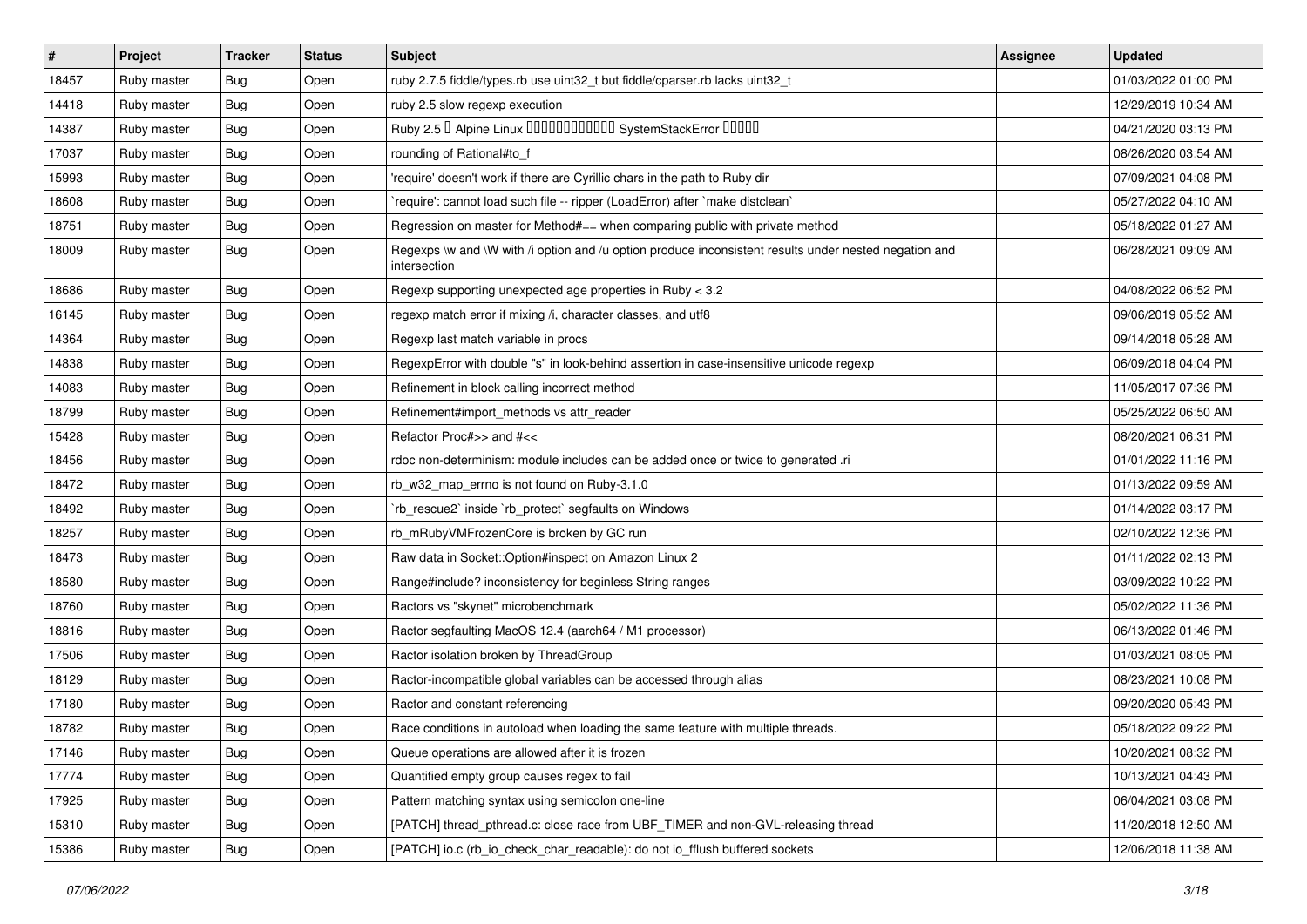| $\pmb{\sharp}$ | Project     | <b>Tracker</b> | <b>Status</b> | <b>Subject</b>                                                                                                 | Assignee | <b>Updated</b>      |
|----------------|-------------|----------------|---------------|----------------------------------------------------------------------------------------------------------------|----------|---------------------|
| 18883          | Ruby master | <b>Bug</b>     | Open          | parse.y: trailing comma cannot coexist with star                                                               |          | 06/28/2022 07:25 AM |
| 18878          | Ruby master | <b>Bug</b>     | Open          | parse.y: Foo::Bar {} is inconsistently rejected                                                                |          | 06/28/2022 03:38 AM |
| 18731          | Ruby master | <b>Bug</b>     | Open          | Parallel test-all sometimes does not run at all some tests                                                     |          | 04/23/2022 12:58 PM |
| 18783          | Ruby master | <b>Bug</b>     | Open          | OptionParser should recognize "-" as an optional argument                                                      |          | 05/19/2022 12:15 AM |
| 11582          | Ruby master | Bug            | Open          | On Solaris, Rational#** returns -Infinity for Rational(0) when passed a negative Float                         |          | 10/13/2015 03:12 AM |
| 18837          | Ruby master | <b>Bug</b>     | Open          | Not possible to evaluate expression with numbered parameters in it                                             |          | 06/17/2022 12:48 PM |
| 18518          | Ruby master | <b>Bug</b>     | Open          | NoMemoryError + [FATAL] failed to allocate memory for twice 1 << large                                         |          | 01/28/2022 01:40 PM |
| 18661          | Ruby master | <b>Bug</b>     | Open          | Net::HTTP behavior changed between 2.6 and 3.1 on windows.                                                     |          | 03/25/2022 01:57 PM |
| 17354          | Ruby master | <b>Bug</b>     | Open          | Module#const_source_location is misleading for constants awaiting autoload                                     |          | 03/26/2021 05:56 PM |
| 9760           | Ruby master | Bug            | Open          | mkmf does not allow for linking against custom libraries when a system library is present                      |          | 05/24/2016 08:11 AM |
| 15599          | Ruby master | <b>Bug</b>     | Open          | Mixing autoload and require causes deadlock and incomplete definition.                                         |          | 02/12/2019 01:40 PM |
| 14480          | Ruby master | <b>Bug</b>     | Open          | miniruby crashing when compiled with -O2 or -O1 on aarch64                                                     |          | 02/23/2021 10:35 AM |
| 13542          | Ruby master | <b>Bug</b>     | Open          | MinGW trunk Builds - Summary of Issues                                                                         |          | 05/19/2017 07:04 PM |
| 13485          | Ruby master | Bug            | Open          | MinGW TestEnumerable#test_callcc SEGV info                                                                     |          | 04/19/2017 04:17 PM |
| 13500          | Ruby master | Bug            | Open          | MinGW TestArity#test_proc_err_mess stops testing                                                               |          | 04/26/2017 03:27 PM |
| 14957          | Ruby master | <b>Bug</b>     | Open          | MinGW, gcc 8.2.0, bootstraptest test_thread.rb - failure ?                                                     |          | 08/03/2018 02:46 PM |
| 14906          | Ruby master | Bug            | Open          | MinGW failure - TestlO#test_copy_stream_no_busy_wait                                                           |          | 07/12/2018 03:52 AM |
| 18789          | Ruby master | <b>Bug</b>     | Open          | make test-bundled-gems failed after make install                                                               |          | 05/18/2022 01:01 AM |
| 17792          | Ruby master | <b>Bug</b>     | Open          | make notes and make test fail with Ruby3.0.1p64 RaspberryPI 4B Ubuntu 20.10 ARM64                              |          | 05/23/2021 08:23 PM |
| 14826          | Ruby master | <b>Bug</b>     | Open          | make: *** [.ext/include/sparc-solaris2.10/rb_mjit_min_header-2.6.0.h] Error 1 on Solaris 10 with very old gcc3 |          | 06/05/2018 02:02 PM |
| 18506          | Ruby master | <b>Bug</b>     | Open          | make and make install rebuild items every time unnecessarily - sometimes causing races in parallel installs    |          | 01/21/2022 01:46 PM |
| 18133          | Ruby master | <b>Bug</b>     | Assigned      | LTO: TestGCCompact#test_ast_compacts segfaults on i686                                                         |          | 04/23/2022 04:19 PM |
| 16820          | Ruby master | <b>Bug</b>     | Open          | LEGAL is out of sync                                                                                           |          | 08/19/2020 11:08 AM |
| 9435           | Ruby master | <b>Bug</b>     | Open          | Kernel.system problem                                                                                          |          | 12/30/2019 03:00 AM |
| 17817          | Ruby master | <b>Bug</b>     | Open          | --jit outputs ./tmp/_ruby_mjit_*.h: No such file or directory on with TMP                                      |          | 04/22/2021 11:57 AM |
| 18657          | Ruby master | <b>Bug</b>     | Open          | IRB raises exception when stdout is a pipe                                                                     |          | 06/08/2022 03:34 PM |
| 18738          | Ruby master | <b>Bug</b>     | Open          | IRB can't recognize heredoc after words                                                                        |          | 04/18/2022 12:00 AM |
| 18880          | Ruby master | Bug            | Open          | IO#sysread on Windows does not validate arguments                                                              |          | 06/26/2022 04:26 PM |
| 15367          | Ruby master | <b>Bug</b>     | Open          | IO.select is not resumed when io-object gets closed                                                            |          | 12/03/2018 10:22 AM |
| 16997          | Ruby master | Bug            | Open          | IO#gets converts some \r\n to \n with universal_newline: false                                                 |          | 08/26/2020 05:20 PM |
| 18767          | Ruby master | <b>Bug</b>     | Open          | IO.foreach hangs up when passes limit=0                                                                        |          | 06/18/2022 02:56 AM |
| 18255          | Ruby master | <b>Bug</b>     | Open          | ioctl zeroes the last buffer byte                                                                              |          | 10/25/2021 08:13 AM |
| 12280          | Ruby master | Bug            | Open          | IO.copy_stream(IO, IO) fails with "pread() not implemented"                                                    |          | 04/28/2016 05:51 AM |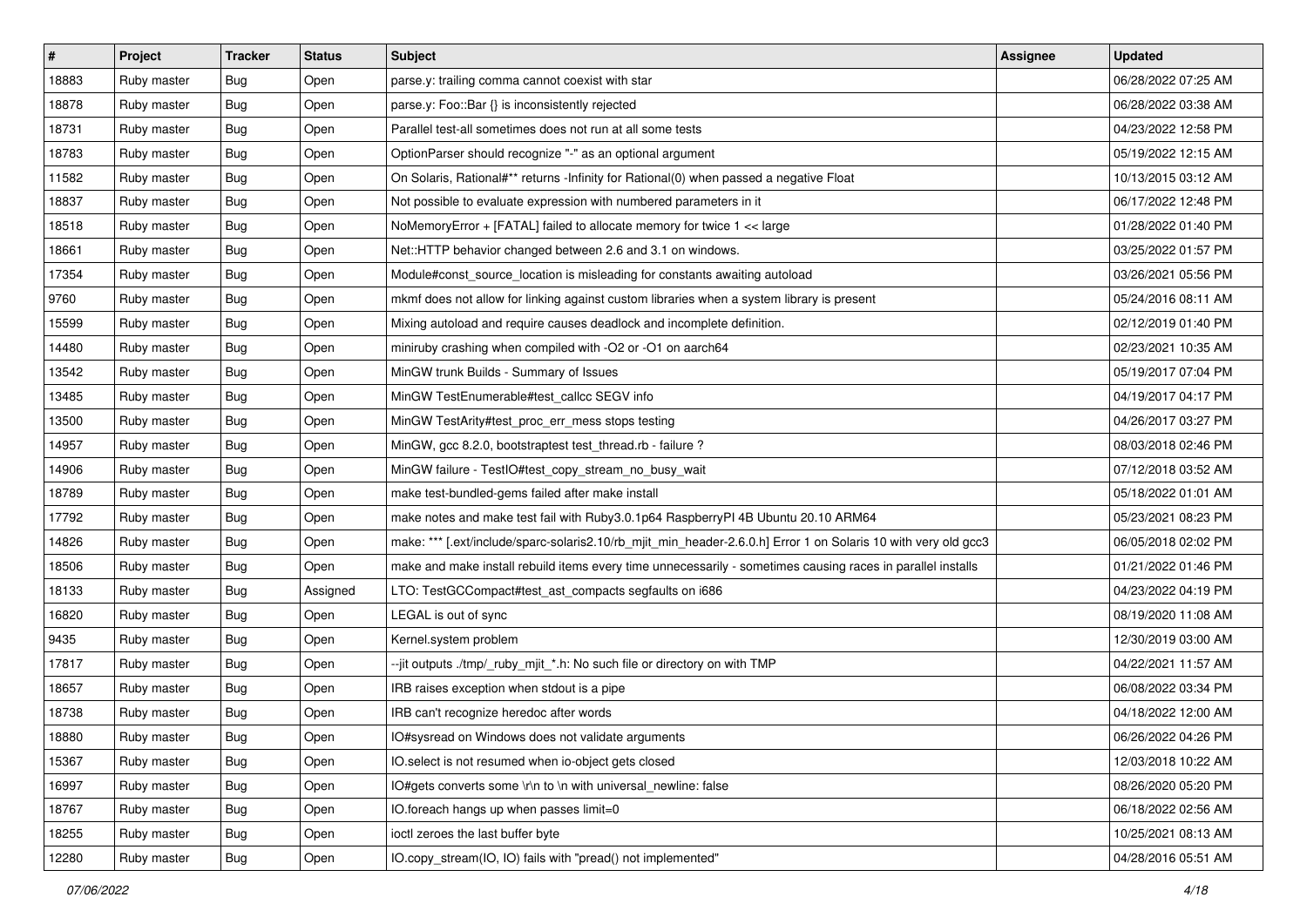| $\sharp$ | Project     | <b>Tracker</b> | <b>Status</b> | Subject                                                                                                            | <b>Assignee</b> | <b>Updated</b>      |
|----------|-------------|----------------|---------------|--------------------------------------------------------------------------------------------------------------------|-----------------|---------------------|
| 18455    | Ruby master | Bug            | Open          | IO#close` has poor performance and difficult to understand semantics.                                              |                 | 04/04/2022 02:02 AM |
| 18805    | Ruby master | <b>Bug</b>     | Open          | IO::Buffer is inconsistent when returning a string from an empty buffer                                            |                 | 05/25/2022 12:45 PM |
| 18804    | Ruby master | <b>Bug</b>     | Open          | Invalid line number for putnil instruction                                                                         |                 | 05/25/2022 09:22 AM |
| 18507    | Ruby master | Bug            | Open          | Incorrect target_os detection in configure script                                                                  |                 | 01/25/2022 08:57 AM |
| 18780    | Ruby master | Bug            | Open          | Incorrect binding receiver for C API rb_eval_string()                                                              |                 | 06/15/2022 12:14 AM |
| 17990    | Ruby master | Bug            | Open          | Inconsistent behavior of Regexp quantifiers over characters with complex case foldings                             |                 | 06/15/2021 11:59 AM |
| 18770    | Ruby master | <b>Bug</b>     | Open          | Inconsistent behavior of IO/StringIO's each methods when called with nil as a separator, limit and chomp:<br>true  |                 | 06/06/2022 05:38 PM |
| 18768    | Ruby master | <b>Bug</b>     | Open          | Inconsistent behavior of IO, StringIO and String each_line methods when return paragraph and chomp: true<br>passed |                 | 06/10/2022 03:46 PM |
| 18899    | Ruby master | <b>Bug</b>     | Open          | Inconsistent argument handling in IO#set encoding                                                                  |                 | 07/06/2022 01:53 PM |
| 18796    | Ruby master | Bug            | Open          | GC compaction gets stuck on Mac OS when a debugger is attached                                                     |                 | 06/08/2022 08:25 AM |
| 15423    | Ruby master | <b>Bug</b>     | Open          | fork leapfrog leaks memory on FreeBSD 11.2                                                                         |                 | 12/16/2018 02:28 PM |
| 18152    | Ruby master | <b>Bug</b>     | Open          | Fix theoretical bug with signals $+$ qsort                                                                         |                 | 09/08/2021 03:38 PM |
| 13151    | Ruby master | <b>Bug</b>     | Open          | File.writable? doesn't report correctly if a directory is writable on Windows.                                     |                 | 01/23/2017 05:46 PM |
| 18784    | Ruby master | <b>Bug</b>     | Open          | FileUtils.rm_f` and `FileUtils.rm_rf` should not mask exceptions                                                   |                 | 05/16/2022 09:04 AM |
| 17263    | Ruby master | <b>Bug</b>     | Open          | Fiber context switch degrades with number of fibers, limit on number of fibers                                     |                 | 01/31/2022 02:47 PM |
| 18605    | Ruby master | <b>Bug</b>     | Open          | Fails to run on (newer) 32bit Windows with ucrt                                                                    |                 | 04/01/2022 07:52 AM |
| 17159    | Ruby master | <b>Bug</b>     | Open          | extend `define method` for Ractor                                                                                  |                 | 10/29/2020 04:06 PM |
| 18061    | Ruby master | <b>Bug</b>     | Open          | Execshield test: libruby.so.N.N.N: FAIL: property-note test because no .note.gnu.property section found            |                 | 06/22/2022 07:58 AM |
| 16829    | Ruby master | <b>Bug</b>     | Open          | Exceptions raised from within an enumerated method lose part of their stacktrace                                   |                 | 05/20/2022 07:25 PM |
| 18616    | Ruby master | <b>Bug</b>     | Open          | Error with clang(1) on MacOS due to __declspec()                                                                   |                 | 03/09/2022 10:50 AM |
| 18743    | Ruby master | Bug            | Open          | Enumerator#next / peek re-use each others stacktraces                                                              |                 | 04/19/2022 02:42 PM |
| 18338    | Ruby master | <b>Bug</b>     | Open          | Encoding.default_external = Encoding::UTF_16BE may add a wrongly-encoded string to<br>\$LOADED_FEATURES            |                 | 11/15/2021 07:32 AM |
| 17337    | Ruby master | <b>Bug</b>     | Open          | Don't embed Ruby build-time configuration in Ruby                                                                  |                 | 12/21/2020 04:17 PM |
| 18887    | Ruby master | <b>Bug</b>     | Open          | documentation for protected methods                                                                                |                 | 06/29/2022 08:08 AM |
| 17722    | Ruby master | <b>Bug</b>     | Open          | define_method with shareable results in "defined in a different Ractor"                                            |                 | 08/24/2021 12:03 PM |
| 15598    | Ruby master | Bug            | Open          | Deadlock on mutual reference of autoloaded constants                                                               |                 | 03/20/2019 10:58 AM |
| 11177    | Ruby master | Bug            | Open          | DATALEOFILLLLLLLLLL                                                                                                |                 | 05/25/2015 03:49 AM |
| 11183    | Ruby master | <b>Bug</b>     | Open          |                                                                                                                    |                 | 05/26/2015 08:32 AM |
| 18678    | Ruby master | <b>Bug</b>     | Open          | Crash on Mac - vm_call0_cfunc_with_frame                                                                           |                 | 05/26/2022 05:40 PM |
| 18622    | Ruby master | <b>Bug</b>     | Open          | const get still looks in Object, while lexical constant lookup no longer does                                      |                 | 04/22/2022 11:26 AM |
| 18429    | Ruby master | Bug            | Open          | Configure ruby-3.0.3 on Solaris 10 Unknown keyword 'URL' in './ruby.tmp.pc'                                        |                 | 01/18/2022 09:15 PM |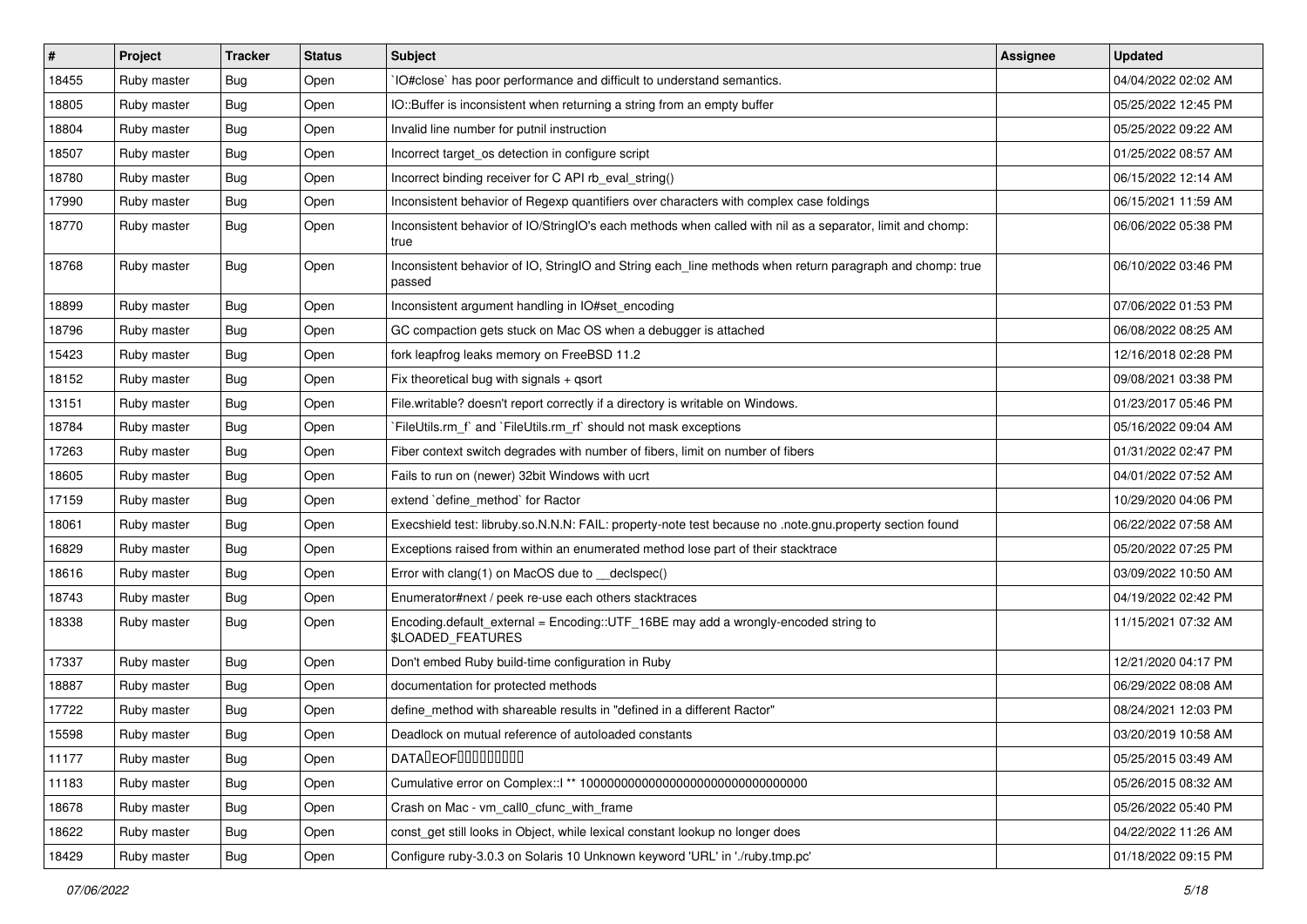| $\sharp$ | Project     | <b>Tracker</b> | <b>Status</b> | <b>Subject</b>                                                                                                             | Assignee                      | <b>Updated</b>      |
|----------|-------------|----------------|---------------|----------------------------------------------------------------------------------------------------------------------------|-------------------------------|---------------------|
| 17931    | Ruby master | Bug            | Open          | Compile fails setup option nodynamic                                                                                       |                               | 07/07/2021 08:51 AM |
| 18379    | Ruby master | <b>Bug</b>     | Open          | [CI] Windows mingw/ucrt - test-all timeout failures                                                                        |                               | 12/02/2021 02:23 AM |
| 17646    | Ruby master | Bug            | Open          | Check for `_builtin_mul_overflow` with `long long` arguments                                                               |                               | 02/19/2021 06:19 PM |
| 18010    | Ruby master | <b>Bug</b>     | Open          | Character class with single character gets case-folded with following string                                               |                               | 06/28/2021 09:30 AM |
| 17989    | Ruby master | <b>Bug</b>     | Open          | Case insensitive Regexps do not handle characters with overlapping case foldings                                           |                               | 06/15/2021 11:43 AM |
| 18012    | Ruby master | Bug            | Open          | Case-insensitive character classes can only match multiple code points when top-level character class is not<br>negated    |                               | 06/29/2021 08:35 AM |
| 18476    | Ruby master | <b>Bug</b>     | Open          | Call to require stuck forever after receiving EAGAIN on writev when running with zeus                                      |                               | 02/28/2022 02:55 PM |
| 18435    | Ruby master | Bug            | Open          | Calling `protected` on ancestor method changes result of `instance_methods(false)`                                         |                               | 06/09/2022 10:23 AM |
| 9189     | Ruby master | <b>Bug</b>     | Assigned      | Build failure on Windows in case of nonascii TEMP environment.                                                             |                               | 01/05/2018 09:00 PM |
| 18674    | Ruby master | <b>Bug</b>     | Open          | Build failure `make up` with WSL2                                                                                          |                               | 04/01/2022 08:51 AM |
| 12179    | Ruby master | Bug            | Open          | Build failure due to VPATH expansion                                                                                       |                               | 04/14/2016 01:55 AM |
| 18764    | Ruby master | Bug            | Open          | Build Error when Using msys2-mingw64 and Ruby 3.2                                                                          |                               | 05/10/2022 06:48 AM |
| 17878    | Ruby master | <b>Bug</b>     | Open          | bootstraptest/test_ractor.rb:224 a random failing test with "The outgoing-port is already closed<br>(Ractor::ClosedError)" |                               | 09/13/2021 01:10 PM |
| 13164    | Ruby master | Bug            | Open          | A second `SystemStackError` exception results in `Segmentation fault (core dumped)`                                        |                               | 04/14/2017 01:05 PM |
| 18892    | Ruby master | <b>Bug</b>     | Open          | ARGF lineno starts from 2 when the file has shebang                                                                        |                               | 07/02/2022 06:11 AM |
| 18396    | Ruby master | <b>Bug</b>     | Open          | An unexpected "hash value omission" syntax error when without parentheses call expr follows                                |                               | 03/29/2022 09:58 PM |
| 11514    | Ruby master | Bug            | Open          | AIX6.1 - Ruby 2.2.3 - Segmentation fault in : byteslice                                                                    |                               | 09/18/2015 07:39 AM |
| 18131    | Ruby master | <b>Bug</b>     | Open          | addr2line.c: Some inlined functions mistakenly shown                                                                       |                               | 08/24/2021 07:59 PM |
| 17383    | Ruby master | <b>Bug</b>     | Open          | 3.0 recursion memory speed issues                                                                                          |                               | 12/09/2020 05:41 PM |
| 11142    | Ruby master | Bug            | Open          | Command line argument parser on windows handles double quotes inconsistently.                                              | usa (Usaku<br>NAKAMURA)       | 05/12/2015 04:09 PM |
| 5334     | Ruby master | <b>Bug</b>     | Assigned      | Segmentation fault in Internet Explorer IService Provider interface                                                        | suke (Masaki<br>Suketa)       | 12/30/2019 03:00 AM |
| 9115     | Ruby master | <b>Bug</b>     | Assigned      | Logger traps all exceptions; breaks Timeout                                                                                | sonots (Naotoshi<br>Seo)      | 08/20/2019 12:47 PM |
| 17289    | Ruby master | Bug            | Assigned      | Time#strftime occurs Segmentation Fault on ruby-2.7.2p137                                                                  | shyouhei<br>(Shyouhei Urabe)  | 11/05/2020 07:57 AM |
| 18893    | Ruby master | Bug            | Open          | Don't redefine memcpy(3)                                                                                                   | shyouhei<br>(Shyouhei Urabe)  | 07/06/2022 12:26 AM |
| 13864    | Ruby master | Bug            | Assigned      | Rinda multicast test failures due to missing default route                                                                 | seki (Masatoshi<br>Seki)      | 08/17/2021 07:16 AM |
| 12582    | Ruby master | <b>Bug</b>     | Assigned      | OpenSSL Authenticated Encryption should check for tag length                                                               | rhenium (Kazuki<br>Yamaguchi) | 04/28/2017 01:45 PM |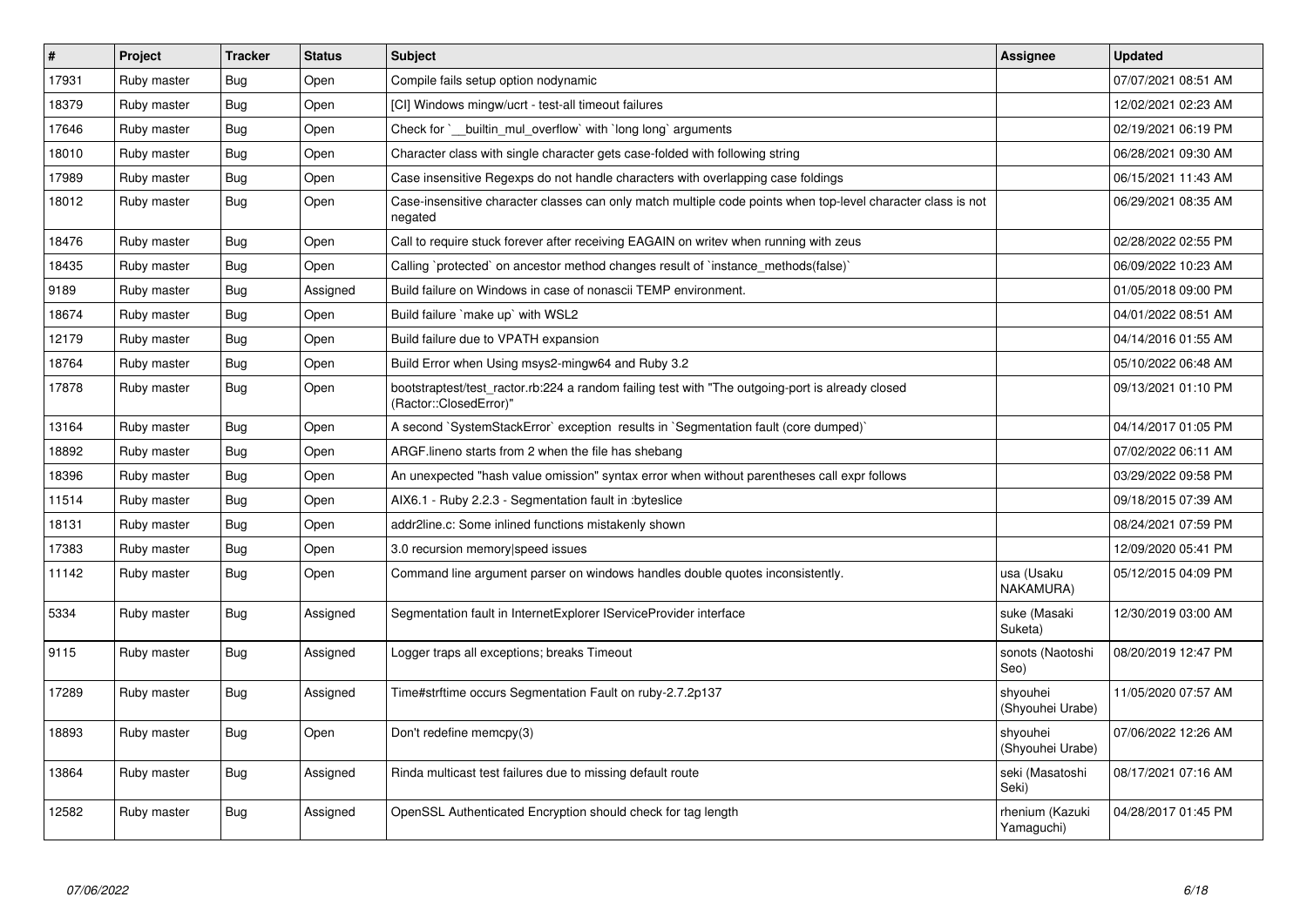| #     | Project     | <b>Tracker</b> | <b>Status</b> | Subject                                                                      | <b>Assignee</b>               | <b>Updated</b>      |
|-------|-------------|----------------|---------------|------------------------------------------------------------------------------|-------------------------------|---------------------|
| 18658 | Ruby master | <b>Bug</b>     | Open          | Need openssl 3 support for Ubuntu 22.04 (Ruby 2.7.x and 3.0.x)               | rhenium (Kazuki<br>Yamaguchi) | 05/30/2022 08:06 PM |
| 18727 | Ruby master | <b>Bug</b>     | Assigned      | Make failed on x86_64-cygwin (LoadError)                                     | peterzhu2118<br>(Peter Zhu)   | 04/16/2022 05:15 AM |
| 15072 | Ruby master | Bug            | Open          | thread.c:4356:5: error: implicit declaration of function 'ubf_list_atfork'   | normalperson<br>(Eric Wong)   | 09/20/2018 03:32 AM |
| 7964  | Ruby master | <b>Bug</b>     | Assigned      | Writing an ASCII-8BIT String to a StringIO created from a UTF-8 String       | nobu (Nobuyoshi<br>Nakada)    | 01/05/2018 09:00 PM |
| 7840  | Ruby master | Bug            | Open          | -Wdeclaration-after-statement is valid for C/ObjC but not for C++            | nobu (Nobuyoshi<br>Nakada)    | 06/02/2020 04:41 PM |
| 12725 | Ruby master | Bug            | Assigned      | Trying to use ./miniruby before it exists                                    | nobu (Nobuyoshi<br>Nakada)    | 04/28/2017 01:45 PM |
| 13269 | Ruby master | <b>Bug</b>     | Assigned      | test/readline/test_readline.rb and mingw                                     | nobu (Nobuyoshi<br>Nakada)    | 03/13/2017 08:56 AM |
| 12473 | Ruby master | <b>Bug</b>     | Assigned      | Test failure on fedora with TestTimeExtension#test_huge_precision            | nobu (Nobuyoshi<br>Nakada)    | 04/28/2017 01:45 PM |
| 16497 | Ruby master | Bug            | Assigned      | StringIO#internal_encoding is broken (more severely in 2.7)                  | nobu (Nobuyoshi<br>Nakada)    | 10/26/2021 04:31 PM |
| 5317  | Ruby master | Bug            | Assigned      |                                                                              | nobu (Nobuyoshi<br>Nakada)    | 01/05/2018 09:00 PM |
| 12436 | Ruby master | Bug            | Assigned      | newline argument of File.open seems not respected on Windows                 | nobu (Nobuyoshi<br>Nakada)    | 10/25/2021 09:07 AM |
| 17578 | Ruby master | Bug            | Assigned      | mkmf experimental C++ Support                                                | nobu (Nobuyoshi<br>Nakada)    | 01/27/2021 03:51 AM |
| 8299  | Ruby master | <b>Bug</b>     | Assigned      | Minor error in float parsing                                                 | nobu (Nobuyoshi<br>Nakada)    | 12/30/2019 03:00 AM |
| 13298 | Ruby master | Bug            | Assigned      | mingw SEGV TestEnumerable#test_callcc                                        | nobu (Nobuyoshi<br>Nakada)    | 06/04/2021 03:41 AM |
| 18623 | Ruby master | <b>Bug</b>     | Open          | make runnable' does not work                                                 | nobu (Nobuyoshi<br>Nakada)    | 03/16/2022 01:28 AM |
| 14543 | Ruby master | Bug            | Assigned      | make commit` show error of `common-srcs`                                     | nobu (Nobuyoshi<br>Nakada)    | 06/02/2018 04:17 AM |
| 9955  | Ruby master | <b>Bug</b>     | Assigned      | issue building dll on mingw, library not found                               | nobu (Nobuyoshi<br>Nakada)    | 01/05/2018 09:00 PM |
| 14971 | Ruby master | Bug            | Open          | error: implicit declaration of function 'rb vm call0                         | nobu (Nobuyoshi<br>Nakada)    | 09/06/2018 03:53 AM |
| 6360  | Ruby master | Bug            | Assigned      | Debug information build even without requesting it                           | nobu (Nobuyoshi<br>Nakada)    | 01/05/2018 09:00 PM |
| 10416 | Ruby master | <b>Bug</b>     | Open          | Create mechanism for updating of Unicode data files downstreams when we want | nobu (Nobuyoshi<br>Nakada)    | 10/08/2021 06:40 AM |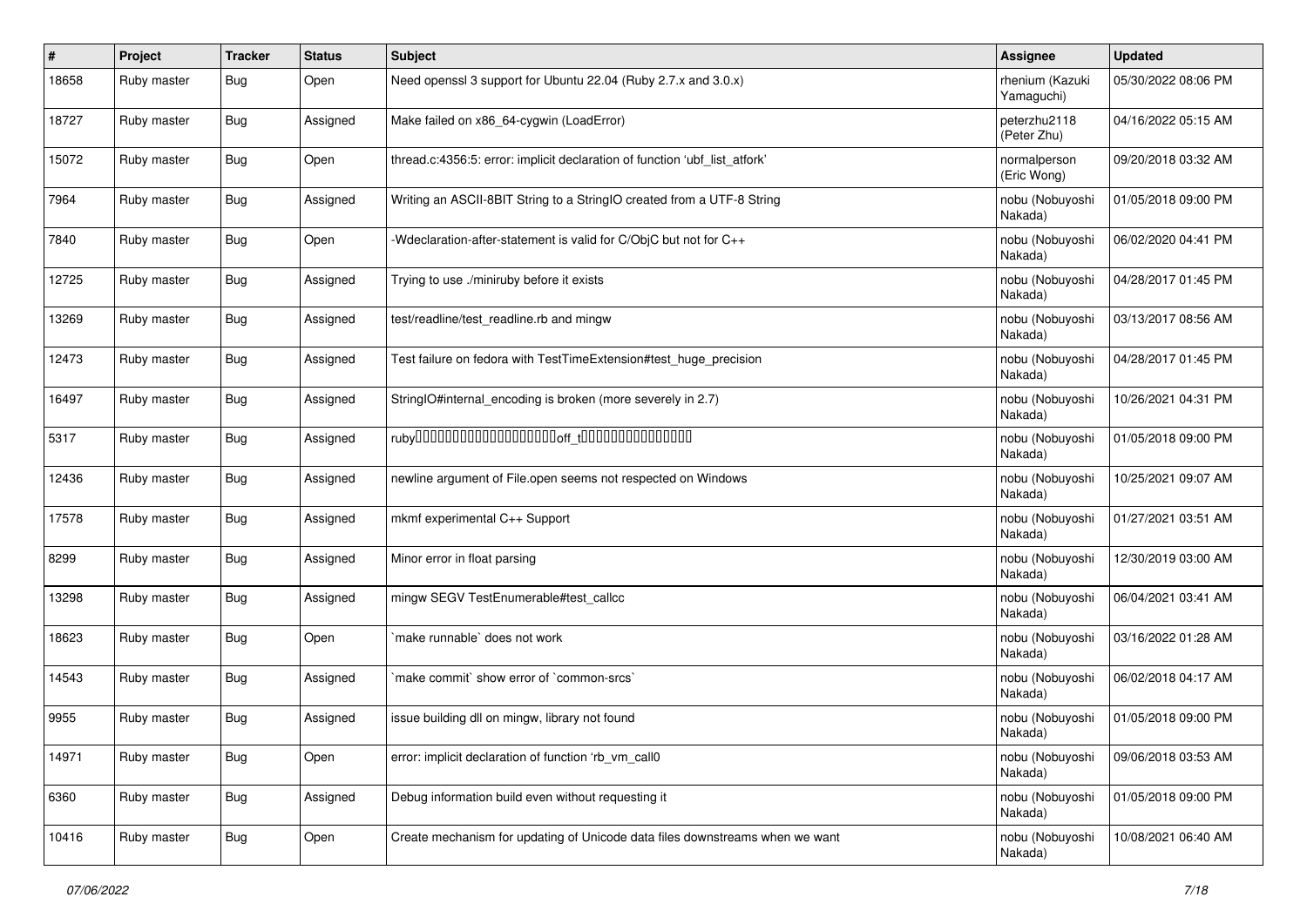| #     | Project     | <b>Tracker</b> | <b>Status</b> | Subject                                                                                                                           | Assignee                     | <b>Updated</b>      |
|-------|-------------|----------------|---------------|-----------------------------------------------------------------------------------------------------------------------------------|------------------------------|---------------------|
| 16836 | Ruby master | <b>Bug</b>     | Assigned      | configure-time LDFLAGS leak into ruby pkg-config file                                                                             | nobu (Nobuyoshi<br>Nakada)   | 08/14/2021 09:10 AM |
| 9010  | Ruby master | <b>Bug</b>     | Assigned      | /configure --prefix= cannot handle directories with spaces                                                                        | nobu (Nobuyoshi<br>Nakada)   | 04/26/2021 10:38 PM |
| 11526 | Ruby master | <b>Bug</b>     | Assigned      | Streaming HTTP requests are not idempotent and should not be retried                                                              | naruse (Yui<br>NARUSE)       | 07/01/2019 09:16 PM |
| 7892  | Ruby master | Bug            | Open          | MIME encoding bug of NKF.nkf                                                                                                      | naruse (Yui<br>NARUSE)       | 12/25/2017 06:15 PM |
| 5179  | Ruby master | Bug            | Assigned      | Complex#rationalize and to_r with approximate zeros                                                                               | mrkn (Kenta<br>Murata)       | 01/17/2020 03:00 AM |
| 18677 | Ruby master | <b>Bug</b>     | Assigned      | BigDecimal#power (**) returns FloatDomainError when passing an infinite parameter                                                 | mrkn (Kenta<br>Murata)       | 04/20/2022 02:04 AM |
| 15764 | Ruby master | <b>Bug</b>     | Open          | Whitespace and control characters should not be permitted in tokens                                                               | matz (Yukihiro<br>Matsumoto) | 04/22/2019 07:48 AM |
| 11704 | Ruby master | Bug            | Assigned      | Refinements only get "used" once in loop                                                                                          | matz (Yukihiro<br>Matsumoto) | 04/14/2016 02:45 AM |
| 7859  | Ruby master | <b>Bug</b>     | Assigned      | Readline: Incorrect arrow key behavior in vi_editing_mode insert mode with Readline 6.2                                           | kouji (Kouji Takao)          | 12/25/2017 06:15 PM |
| 8782  | Ruby master | <b>Bug</b>     | Assigned      | Don't set rl_getc_function on editline                                                                                            | kouji (Kouji Takao)          | 01/05/2018 09:00 PM |
| 18034 | Ruby master | Bug            | Assigned      | Segmentation fault fiddle with `--enable-bundled-libffi` and macOS                                                                | kou (Kouhei<br>Sutou)        | 11/30/2021 07:39 AM |
| 17478 | Ruby master | Bug            | Assigned      | Ruby3.0 is slower than Ruby2.7.2 when parsing a large CSV file                                                                    | kou (Kouhei<br>Sutou)        | 11/24/2021 05:12 AM |
| 11269 | Ruby master | Bug            | Assigned      | ruby_init_setproctitle() should be called before require_libraries()                                                              | kosaki (Motohiro<br>KOSAKI)  | 06/17/2015 03:01 AM |
| 17617 | Ruby master | Bug            | Open          | When a Ractor's incoming port is closed, Ractor.receive_if does not raise Ractor::ClosedError, but instead<br>blocks indefinitely | ko1 (Koichi<br>Sasada)       | 09/14/2021 01:40 AM |
| 17420 | Ruby master | Bug            | Open          | Unsafe mutation of \$" when doing non-RubyGems require in Ractor                                                                  | ko1 (Koichi<br>Sasada)       | 01/07/2021 01:23 PM |
| 7976  | Ruby master | Bug            | Assigned      | TracePoint call is at call point, not call site                                                                                   | ko1 (Koichi<br>Sasada)       | 01/05/2018 09:00 PM |
| 11174 | Ruby master | Bug            | Open          | threads memory leak                                                                                                               | ko1 (Koichi<br>Sasada)       | 06/17/2019 03:17 PM |
| 14727 | Ruby master | <b>Bug</b>     | Assigned      | TestQueue#test_queue_with_trap always timeout on Windows10                                                                        | ko1 (Koichi<br>Sasada)       | 05/01/2018 02:59 AM |
| 14090 | Ruby master | <b>Bug</b>     | Assigned      | TestGc#test interrupt in finalizer` fails very rarely                                                                             | ko1 (Koichi<br>Sasada)       | 12/02/2021 07:24 PM |
| 4040  | Ruby master | Bug            | Assigned      | SystemStackError with Hash[*a] for Large _a_                                                                                      | ko1 (Koichi<br>Sasada)       | 12/25/2017 06:14 PM |
| 18886 | Ruby master | <b>Bug</b>     | Open          | Struct aref and aset don't trigger any tracepoints.                                                                               | ko1 (Koichi<br>Sasada)       | 06/29/2022 06:05 AM |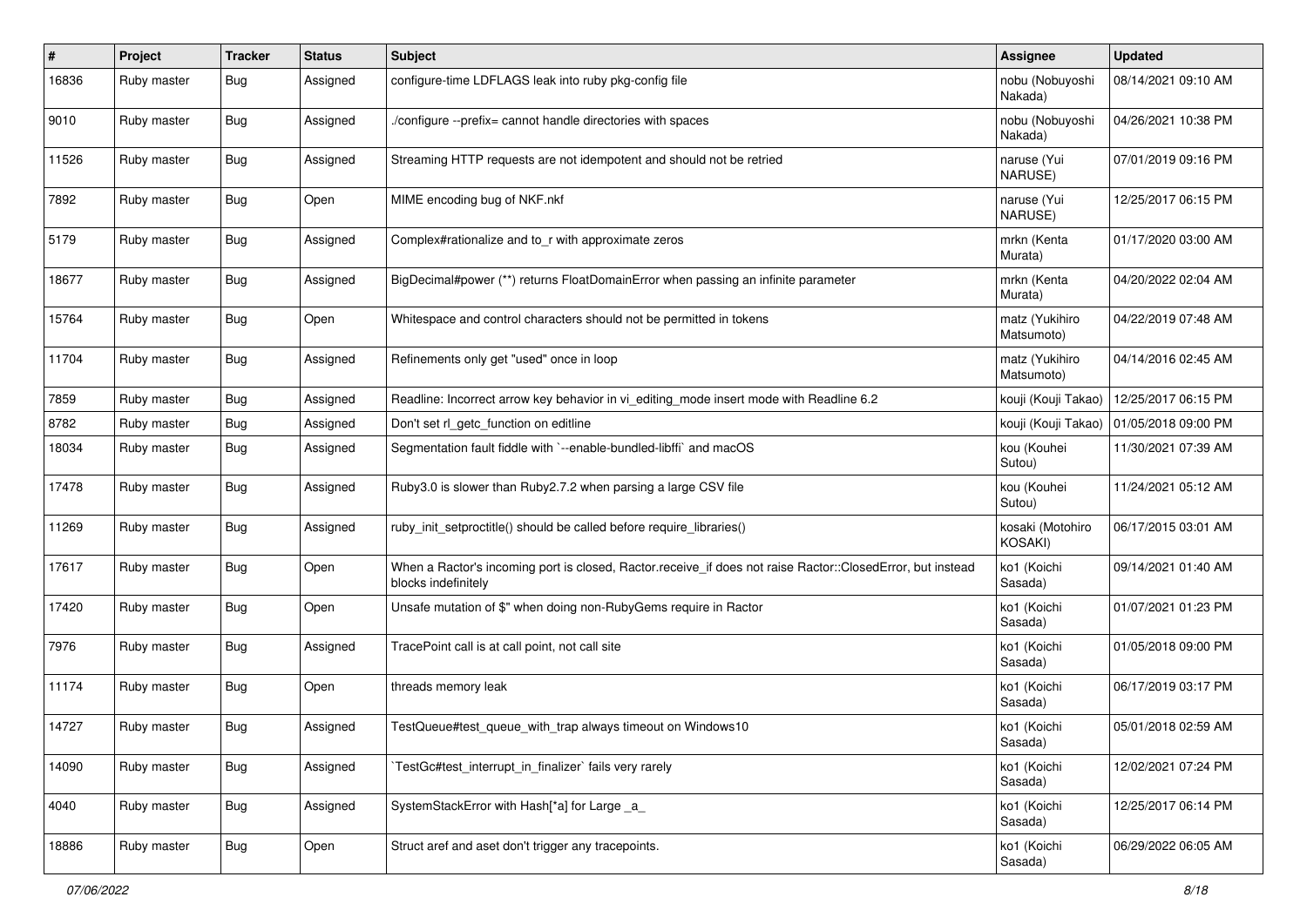| #     | Project     | <b>Tracker</b> | <b>Status</b> | Subject                                                                                      | <b>Assignee</b>        | <b>Updated</b>      |
|-------|-------------|----------------|---------------|----------------------------------------------------------------------------------------------|------------------------|---------------------|
| 17196 | Ruby master | <b>Bug</b>     | Assigned      | Segmentation Fault with Socket#close in Ractors                                              | ko1 (Koichi<br>Sasada) | 03/20/2022 01:52 PM |
| 18464 | Ruby master | Bug            | Assigned      | RUBY_INTERNAL_EVENT_NEWOBJ tracepoint causes an interpreter crash when combined with Ractors | ko1 (Koichi<br>Sasada) | 06/08/2022 08:25 AM |
| 16776 | Ruby master | Bug            | Assigned      | Regression in coverage library                                                               | ko1 (Koichi<br>Sasada) | 11/24/2021 07:26 AM |
| 8444  | Ruby master | <b>Bug</b>     | Open          | Regexp vars \$~ and friends are not thread local                                             | ko1 (Koichi<br>Sasada) | 07/30/2019 07:38 AM |
| 17826 | Ruby master | Bug            | Assigned      | Ractor#take hangs if used in multiple Threads                                                | ko1 (Koichi<br>Sasada) | 12/15/2021 01:30 PM |
| 18258 | Ruby master | Bug            | Open          | Ractor.shareable? can be slow and mutates internal object flags.                             | ko1 (Koichi<br>Sasada) | 10/21/2021 08:58 AM |
| 17678 | Ruby master | Bug            | Assigned      | Ractors do not restart after fork                                                            | ko1 (Koichi<br>Sasada) | 03/09/2021 12:42 AM |
| 17624 | Ruby master | <b>Bug</b>     | Open          | Ractor.receive is not thread-safe                                                            | ko1 (Koichi<br>Sasada) | 09/14/2021 01:40 AM |
| 17998 | Ruby master | Bug            | Assigned      | ractor: process hanging (with ractors initialized, but not being used)                       | ko1 (Koichi<br>Sasada) | 12/02/2021 08:17 PM |
| 17543 | Ruby master | Bug            | Open          | Ractor isolation broken by `self` in shareable proc                                          | ko1 (Koichi<br>Sasada) | 01/29/2021 03:06 PM |
| 17679 | Ruby master | Bug            | Assigned      | Ractor incoming channel can consume unlimited resources                                      | ko1 (Koichi<br>Sasada) | 06/30/2022 10:49 AM |
| 18119 | Ruby master | Bug            | Open          | Ractor crashes when instantiating classes                                                    | ko1 (Koichi<br>Sasada) | 09/14/2021 01:42 AM |
| 18024 | Ruby master | Bug            | Assigned      | Ractor crashes when connections are closed in multiple Ractors                               | ko1 (Koichi<br>Sasada) | 12/14/2021 04:41 PM |
| 17677 | Ruby master | Bug            | Assigned      | Ractor crashes fork when blocking                                                            | ko1 (Koichi<br>Sasada) | 03/09/2021 12:42 AM |
| 17359 | Ruby master | <b>Bug</b>     | Open          | Ractor copy mode is not Ractor-safe                                                          | ko1 (Koichi<br>Sasada) | 12/02/2020 05:42 PM |
| 18572 | Ruby master | Bug            | Assigned      | Performance regression when invoking refined methods                                         | ko1 (Koichi<br>Sasada) | 02/10/2022 12:48 AM |
| 15263 | Ruby master | Bug            | Open          | [PATCH] vm_trace.c (postponed_job_register): only hit main thread                            | ko1 (Koichi<br>Sasada) | 10/27/2018 11:35 PM |
| 17667 | Ruby master | <b>Bug</b>     | Open          | Module#name needs synchronization                                                            | ko1 (Koichi<br>Sasada) | 03/02/2021 07:31 AM |
| 17513 | Ruby master | <b>Bug</b>     | Open          | Methods of shareable objects and UnboundMethods should be shareable                          | ko1 (Koichi<br>Sasada) | 01/06/2021 08:53 PM |
| 18553 | Ruby master | <b>Bug</b>     | Open          | Memory leak on compiling method call with kwargs                                             | ko1 (Koichi<br>Sasada) | 03/23/2022 09:34 PM |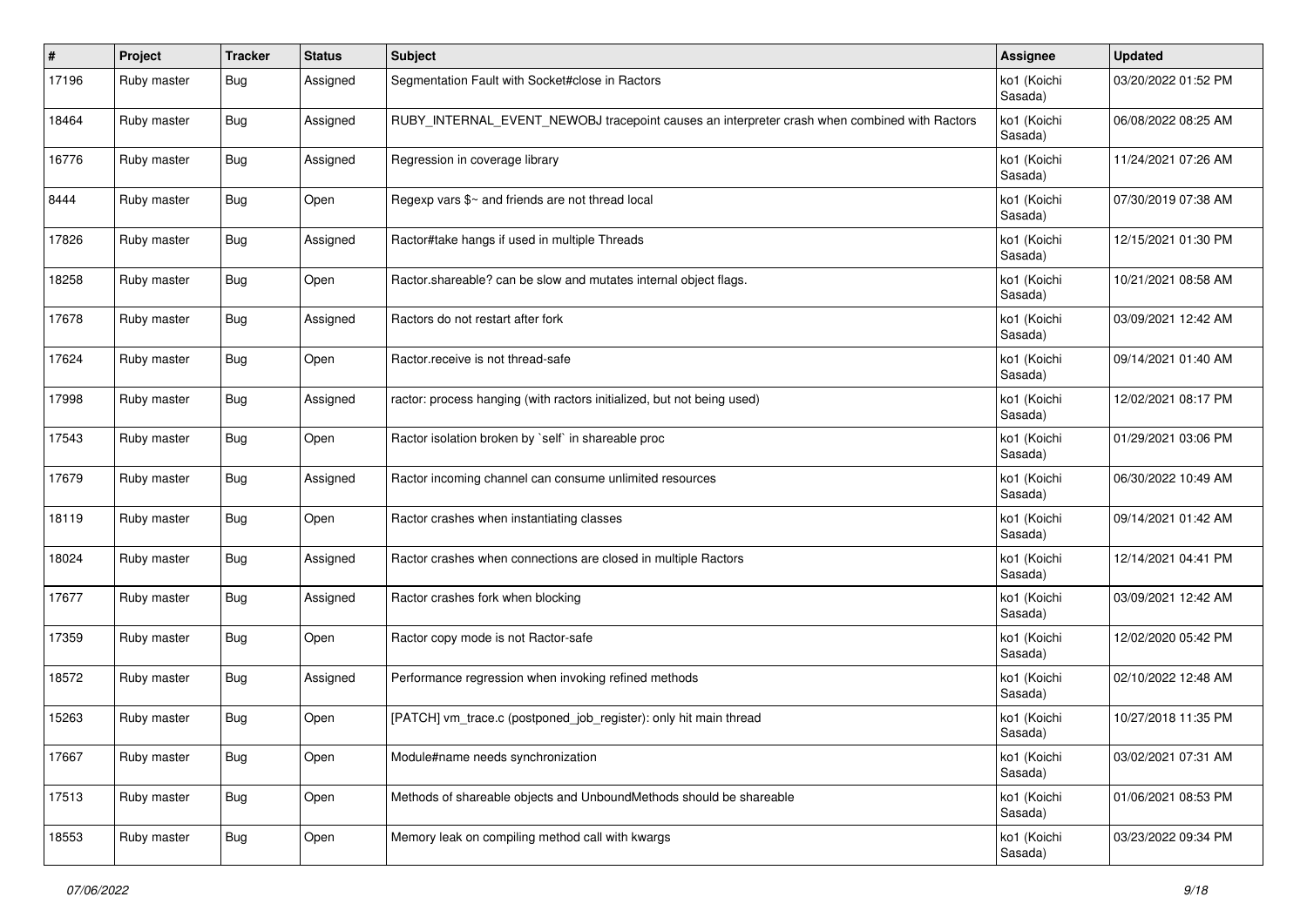| #     | Project     | <b>Tracker</b> | <b>Status</b> | Subject                                                                                                                   | Assignee                      | <b>Updated</b>      |
|-------|-------------|----------------|---------------|---------------------------------------------------------------------------------------------------------------------------|-------------------------------|---------------------|
| 16819 | Ruby master | <b>Bug</b>     | Assigned      | Line reporting off by one when reporting line of a hash?                                                                  | ko1 (Koichi<br>Sasada)        | 06/16/2020 05:57 PM |
| 10009 | Ruby master | Bug            | Open          | IO operation is 10x slower in multi-thread environment                                                                    | ko1 (Koichi<br>Sasada)        | 05/21/2015 07:19 AM |
| 17516 | Ruby master | Bug            | Assigned      | forking in a ractor causes Ruby to crash                                                                                  | ko1 (Koichi<br>Sasada)        | 11/30/2021 05:26 AM |
| 14607 | Ruby master | <b>Bug</b>     | Assigned      | Fix use of the rb_profile_frames start parameter                                                                          | ko1 (Koichi<br>Sasada)        | 06/09/2022 06:12 AM |
| 15315 | Ruby master | Bug            | Open          | ec_switch can still lose interrupts                                                                                       | ko1 (Koichi<br>Sasada)        | 11/20/2018 09:32 AM |
| 11808 | Ruby master | <b>Bug</b>     | Open          | Different behavior between Enumerable#grep and Array#grep                                                                 | ko1 (Koichi<br>Sasada)        | 10/26/2020 04:36 AM |
| 17531 | Ruby master | Bug            | Open          | did_you_mean` not Ractor friendly                                                                                         | ko1 (Koichi<br>Sasada)        | 01/29/2021 08:48 AM |
| 15499 | Ruby master | Bug            | Assigned      | Breaking behavior on ruby 2.6: rb_thread_call_without_gvl doesn't invoke unblock_function when used on<br>the main thread | ko1 (Koichi<br>Sasada)        | 01/05/2021 02:24 AM |
| 17676 | Ruby master | Bug            | Assigned      | Accessing ENV from Ractor raises IsolationError                                                                           | ko1 (Koichi<br>Sasada)        | 03/09/2021 02:37 AM |
| 11531 | Ruby master | Bug            | Assigned      | IPAddr#== implements wrong logic                                                                                          | knu (Akinori<br>MUSHA)        | 12/29/2019 12:50 PM |
| 16185 | Ruby master | <b>Bug</b>     | Open          | basictest failure on AIX 6.1 for 64bit build                                                                              | kanemoto (Yutaka<br>Kanemoto) | 10/15/2019 12:05 AM |
| 17995 | Ruby master | Bug            | Open          | Slow down when mjit and Ractor are being used at same time                                                                | k0kubun (Takashi<br>Kokubun)  | 06/11/2022 04:02 AM |
| 18142 | Ruby master | Bug            | Assigned      | Segmentation fault with Ruby 3.0.2                                                                                        | k0kubun (Takashi<br>Kokubun)  | 09/02/2021 07:43 AM |
| 16694 | Ruby master | Bug            | Assigned      | JIT vs hardened GCC with PCH                                                                                              | k0kubun (Takashi<br>Kokubun)  | 02/02/2021 07:38 AM |
| 18808 | Ruby master | Bug            | Assigned      | Cannot compile ruby 3.1.2 on powerpc64le-linux without disabling the jit features                                         | k0kubun (Takashi<br>Kokubun)  | 06/20/2022 10:40 AM |
| 18277 | Ruby master | Bug            | Open          | buffer error (Zlib::BufError) in Zlib::Deflate#deflate when using MJIT                                                    | k0kubun (Takashi<br>Kokubun)  | 01/05/2022 03:04 PM |
| 18058 | Ruby master | Bug            | Open          | 3.1.0-dev with MJIT enabled Zlib::BufError during `gem install`                                                           | k0kubun (Takashi<br>Kokubun)  | 08/02/2021 08:31 PM |
| 16492 | Ruby master | <b>Bug</b>     | Open          | TestBugReporter#test_bug_reporter_add test failures                                                                       | jaruga (Jun Aruga)            | 08/24/2021 01:12 PM |
| 18002 | Ruby master | <b>Bug</b>     | Open          | s390x: Tests failing without LC_ALL env                                                                                   | jaruga (Jun Aruga)            | 07/12/2021 04:30 PM |
| 18818 | Ruby master | <b>Bug</b>     | Open          | SEGV (Fiber scheduler?)                                                                                                   | ioquatix (Samuel<br>Williams) | 06/06/2022 06:31 PM |
| 18036 | Ruby master | Bug            | Open          | Pthread fibers become invalid on fork - different from normal fibers.                                                     | ioquatix (Samuel<br>Williams) | 08/19/2021 07:05 AM |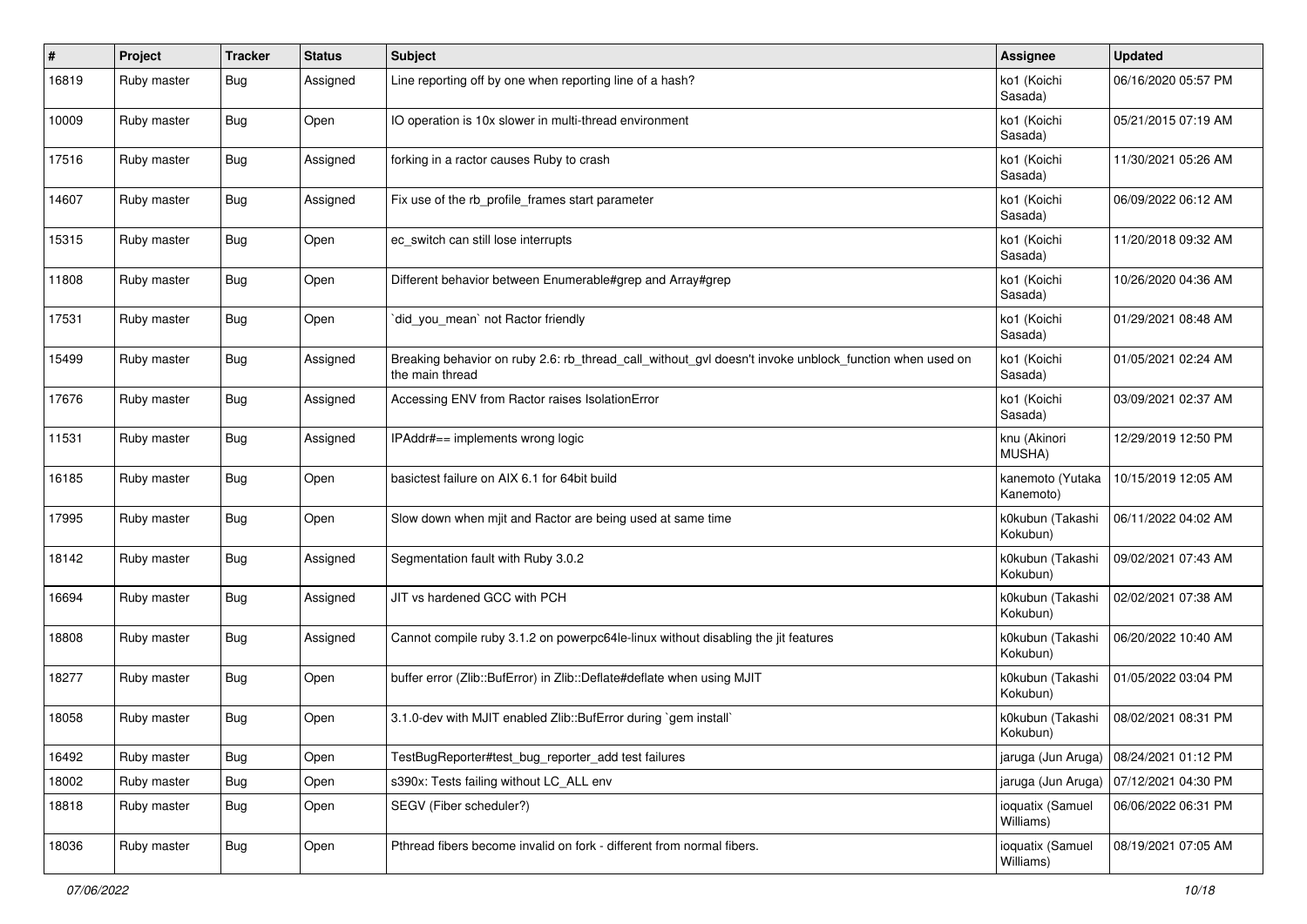| #     | Project     | <b>Tracker</b> | <b>Status</b> | <b>Subject</b>                                                                                                                                                      | <b>Assignee</b>               | <b>Updated</b>      |
|-------|-------------|----------------|---------------|---------------------------------------------------------------------------------------------------------------------------------------------------------------------|-------------------------------|---------------------|
| 18810 | Ruby master | <b>Bug</b>     | Open          | Make `Kernel#p` interruptable.                                                                                                                                      | ioquatix (Samuel<br>Williams) | 05/30/2022 12:44 AM |
| 595   | Ruby master | <b>Bug</b>     | Assigned      | Fiber ignores ensure clause                                                                                                                                         | ioquatix (Samuel<br>Williams) | 12/29/2019 10:37 AM |
| 17664 | Ruby master | <b>Bug</b>     | Assigned      | Behavior of sockets changed in Ruby 3.0 to non-blocking                                                                                                             | ioquatix (Samuel<br>Williams) | 07/12/2021 10:28 AM |
| 15550 | Ruby master | Bug            | Assigned      | Windows - gem bin files - can't run from bash shell                                                                                                                 | hsbt (Hiroshi<br>SHIBATA)     | 03/20/2019 01:05 AM |
| 14679 | Ruby master | Bug            | Assigned      | StdLib gems should properly specify their dependencies                                                                                                              | hsbt (Hiroshi<br>SHIBATA)     | 04/11/2018 01:14 PM |
| 18355 | Ruby master | Bug            | Assigned      | require("pathname") within rack application chnages behaviors of Pathname methods, such as absolute?(),<br>when there are two versions of 'pathname' gem installed. | hsbt (Hiroshi<br>SHIBATA)     | 11/30/2021 08:01 AM |
| 18666 | Ruby master | Bug            | Open          | No rule to make target 'yaml/yaml.h', needed by 'api.o'                                                                                                             | hsbt (Hiroshi<br>SHIBATA)     | 03/29/2022 11:17 AM |
| 9366  | Ruby master | Bug            | Assigned      | "make-j32 check TESTS=-j32" occasionally fails on rubygems/specification                                                                                            | hsbt (Hiroshi<br>SHIBATA)     | 07/26/2018 02:13 AM |
| 18169 | Ruby master | Bug            | Assigned      | Local copies of gemified libraries are being released out of sync with their gems                                                                                   | hsbt (Hiroshi<br>SHIBATA)     | 02/25/2022 05:40 PM |
| 10919 | Ruby master | Bug            | Assigned      | [gem install] installs multipe platforms                                                                                                                            | hsbt (Hiroshi<br>SHIBATA)     | 07/30/2019 07:44 AM |
| 18614 | Ruby master | Bug            | Open          | Error (busy loop) in<br>TestGemCommandsSetupCommand#test_destdir_flag_does_not_try_to_write_to_the_default_gem_home                                                 | hsbt (Hiroshi<br>SHIBATA)     | 03/17/2022 01:03 AM |
| 18567 | Ruby master | <b>Bug</b>     | Open          | Depending on default gems in stdlib gems when not needed considered harmful                                                                                         | hsbt (Hiroshi<br>SHIBATA)     | 04/21/2022 04:45 PM |
| 18381 | Ruby master | Bug            | Assigned      | Default vs Bundled gems                                                                                                                                             | hsbt (Hiroshi<br>SHIBATA)     | 12/15/2021 11:09 AM |
| 16951 | Ruby master | Bug            | Assigned      | Consistently referer dependencies                                                                                                                                   | hsbt (Hiroshi<br>SHIBATA)     | 06/17/2021 06:15 AM |
| 18790 | Ruby master | Bug            | Assigned      | cannot load such file -- digest (LoadError)                                                                                                                         | hsbt (Hiroshi<br>SHIBATA)     | 06/06/2022 12:41 AM |
| 6351  | Ruby master | Bug            | Assigned      | transcode table generator does not support multi characters of Unicode                                                                                              | duerst (Martin<br>Dürst)      | 12/25/2017 06:15 PM |
| 7742  | Ruby master | Bug            | Open          | System encoding (Windows-1258) is not recognized by Ruby to convert back to UTF-8                                                                                   | duerst (Martin<br>Dürst)      | 12/25/2017 06:15 PM |
| 18337 | Ruby master | <b>Bug</b>     | Assigned      | Ruby allows zero-width characters in identifiers                                                                                                                    | duerst (Martin<br>Dürst)      | 11/24/2021 09:13 AM |
| 13671 | Ruby master | Bug            | Assigned      | Regexp with lookbehind and case-insensitivity raises RegexpError only on strings with certain characters                                                            | duerst (Martin<br>Dürst)      | 11/30/2021 04:42 AM |
| 18601 | Ruby master | <b>Bug</b>     | Open          | Invalid byte sequences in Big5 encodings                                                                                                                            | duerst (Martin<br>Dürst)      | 02/23/2022 07:59 AM |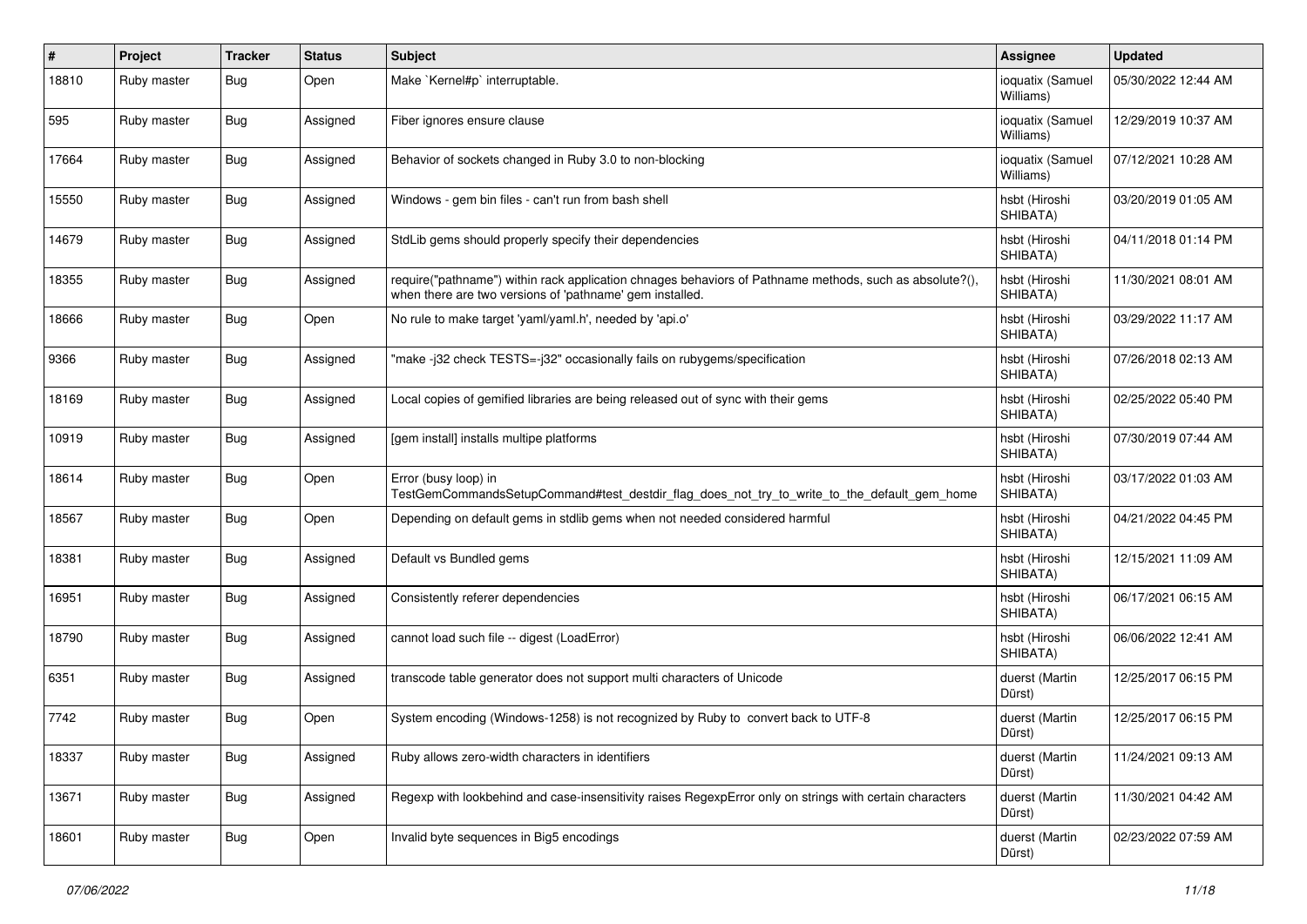| #     | Project     | <b>Tracker</b> | <b>Status</b> | <b>Subject</b>                                                                                        | Assignee                               | <b>Updated</b>      |
|-------|-------------|----------------|---------------|-------------------------------------------------------------------------------------------------------|----------------------------------------|---------------------|
| 16842 | Ruby master | Bug            | Assigned      | inspect` prints the UTF-8 character U+0085 (NEXT LINE) verbatim even though it is not printable       | duerst (Martin<br>Dürst)               | 02/26/2021 05:43 AM |
| 17400 | Ruby master | <b>Bug</b>     | Open          | Incorrect character downcase for Greek Sigma                                                          | duerst (Martin<br>Dürst)               | 12/17/2020 06:56 AM |
| 9507  | Ruby master | Bug            | Open          | Ruby 2.1.0 is broken on ARMv5: tried to create Proc object without a block                            | charliesome<br>(Charlie<br>Somerville) | 01/05/2018 09:00 PM |
| 10580 | Ruby master | Bug            | Open          | TestProcess#test_deadlock_by_signal_at_forking fails on ARM                                           | akr (Akira Tanaka)                     | 12/30/2019 03:00 AM |
| 13513 | Ruby master | <b>Bug</b>     | Assigned      | Resolv::DNS::Message.decode hangs after detecting truncation in UDP messages                          | akr (Akira Tanaka)                     | 03/08/2021 11:35 PM |
| 18651 | Ruby master | <b>Bug</b>     | Open          | oob access in CP51932 -> CP50220 transcoder                                                           | akr (Akira Tanaka)                     | 03/23/2022 01:17 PM |
| 8445  | Ruby master | <b>Bug</b>     | Assigned      | IO.open and IO#set_enconding does not support :fallback option                                        | akr (Akira Tanaka)                     | 06/14/2022 06:02 AM |
| 12852 | Ruby master | Bug            | Open          | URI parse can't handle non-ascii URIs                                                                 | akira (akira<br>yamada)                | 12/12/2016 06:39 PM |
| 12445 | Ruby master | <b>Bug</b>     | Assigned      | Testing TestlO#test_open_fifo_does_not_block_other_threads results in deadlock on cygwin              | cruby-cygwin                           | 05/19/2022 08:20 AM |
| 12442 | Ruby master | <b>Bug</b>     | Assigned      | TestArgf#test_textmode fails on cygwin                                                                | cruby-cygwin                           | 05/19/2022 08:20 AM |
| 12444 | Ruby master | <b>Bug</b>     | Assigned      | Segmentation fault when running TestException#test_machine_stackoverflow on cygwin                    | cruby-cygwin                           | 05/19/2022 08:20 AM |
| 12506 | Ruby master | <b>Bug</b>     | Assigned      | On cygwin, Feature #5994 does not work                                                                | cruby-cygwin                           | 05/19/2022 08:20 AM |
| 15097 | Ruby master | Bug            | Open          | Gem install fails on Ruby 2.5.1 with Cygwin (get_dns_server_list undefined)                           | cruby-cygwin                           | 05/19/2022 08:20 AM |
| 11840 | Ruby master | <b>Bug</b>     | Open          | Error with "make check" on Cygwin                                                                     | cruby-cygwin                           | 05/19/2022 08:20 AM |
| 13999 | Ruby master | Bug            | Assigned      | Cygwin 000 ripper_state_lex.rb 0000000                                                                | cruby-cygwin                           | 05/19/2022 08:20 AM |
| 17996 | Ruby master | <b>Bug</b>     | Open          | Cygwin: thread + pipe behavior since Ruby 2.6                                                         | cruby-cygwin                           | 05/19/2022 08:20 AM |
| 9409  | Ruby master | <b>Bug</b>     | Open          | Cygwin I "filesystem" I encoding IIIIIIIIIIIII                                                        | cruby-cygwin                           | 05/19/2022 08:20 AM |
| 15334 | Ruby master | <b>Bug</b>     | Open          | child_info_fork::abort: address space needed by 'emoji_iso2022_kddi.so' on cygwin                     | cruby-cygwin                           | 05/19/2022 08:20 AM |
| 17882 | Ruby master | <b>Bug</b>     | Assigned      | bootstraptest/test_ractor.rb:224 segfaults on Cygwin                                                  | cruby-cygwin                           | 05/19/2022 08:20 AM |
| 12040 | Ruby master | <b>Bug</b>     | Assigned      | [Win32] File.stat fails on a mounted volume                                                           | cruby-windows                          | 02/01/2016 08:13 AM |
| 14640 | Ruby master | <b>Bug</b>     | Open          | [win32] File.realpath treats a relative path with a drive letter as an absolute path.                 | cruby-windows                          | 12/10/2018 07:09 AM |
| 10128 | Ruby master | <b>Bug</b>     | Open          | Quoting problem for arguments of Kernel.system, Kernel.exec on Windows                                | cruby-windows                          | 12/30/2019 03:00 AM |
| 7968  | Ruby master | <b>Bug</b>     | Assigned      | Poor UDPSocket#send performance in ruby 2.0.0 on windows                                              | cruby-windows                          | 10/23/2017 12:23 AM |
| 11438 | Ruby master | Bug            | Open          | native_thread_init_stack() get machine.stack_start unequal to thread's stack start address, x86 win32 | cruby-windows                          | 08/13/2015 07:31 AM |
| 9944  | Ruby master | <b>Bug</b>     | Assigned      | in ruby for windows in "system" a redirection to append a file works incorrectly                      | cruby-windows                          | 01/05/2018 09:00 PM |
| 14800 | Ruby master | Feature        | Open          | Zlib::GzipReader#read does not support 2nd argument                                                   |                                        | 08/26/2019 07:49 PM |
| 18440 | Ruby master | Feature        | Open          | YJIT is enabled if any YJIT tuning options are set                                                    |                                        | 12/30/2021 08:17 PM |
| 14625 | Ruby master | Feature        | Open          | yield_self accepts an argument, calling to_proc                                                       |                                        | 03/30/2018 06:52 AM |
| 9401  | Ruby master | Feature        | Open          | Yet another syntax for literal anonymous functions (lambdas)                                          |                                        | 12/23/2021 11:43 PM |
| 11781 | Ruby master | Feature        | Open          | Would it be possible to alias .prepend() towards .unshift() for class Array by default?               |                                        | 12/09/2015 12:46 PM |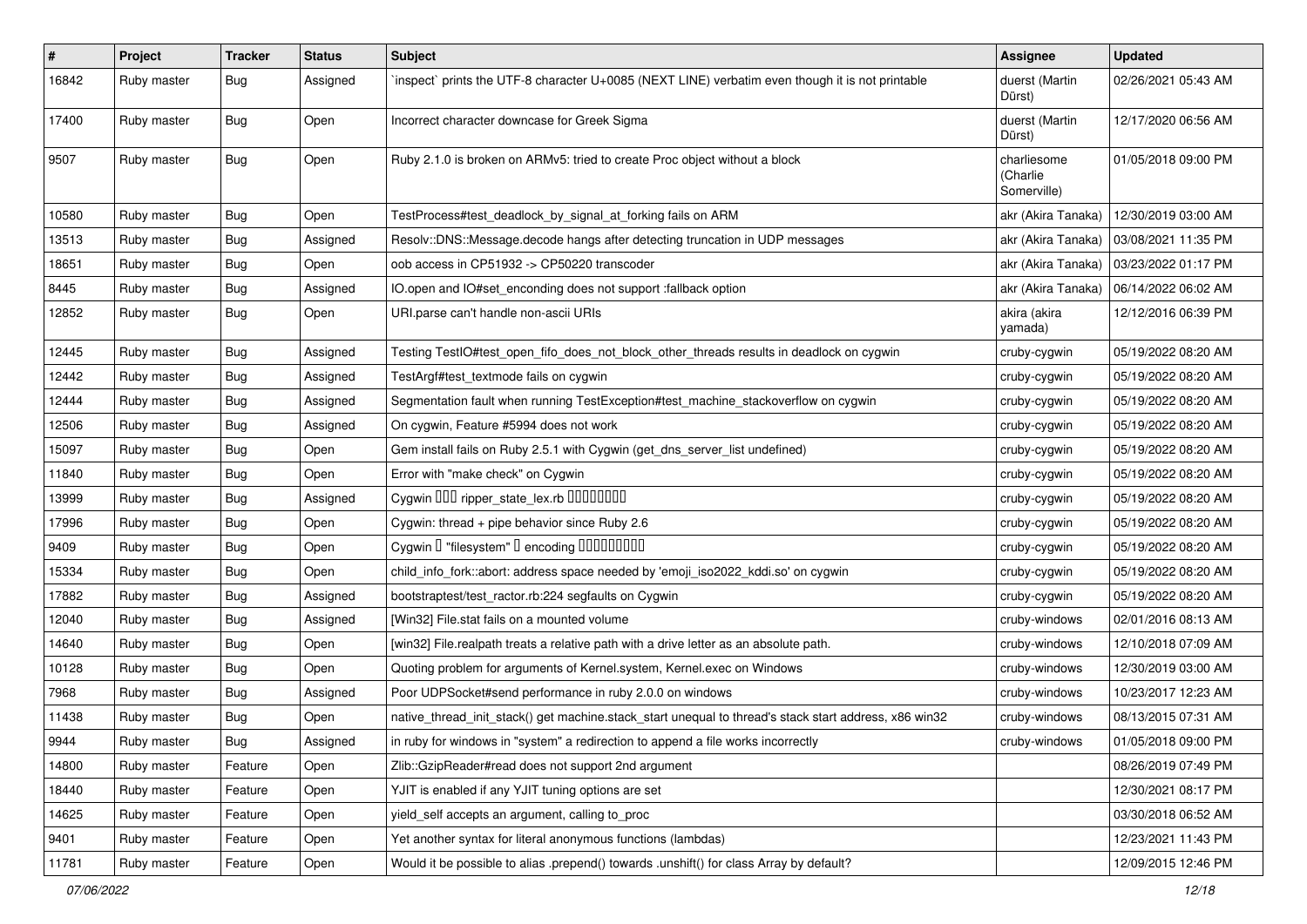| #     | Project     | <b>Tracker</b> | <b>Status</b> | Subject                                                                                                    | <b>Assignee</b> | <b>Updated</b>      |
|-------|-------------|----------------|---------------|------------------------------------------------------------------------------------------------------------|-----------------|---------------------|
| 16128 | Ruby master | Feature        | Open          | Would it be possible for ruby to warn about case/when menu options separated by a trailing, but accidental |                 | 08/26/2019 09:56 AM |
| 14723 | Ruby master | Feature        | Open          | [WIP] sleepy GC                                                                                            |                 | 05/18/2018 09:13 AM |
| 14348 | Ruby master | Feature        | Open          | win32ole: enable using coclass-es with multiple IDispatch implementations                                  |                 | 01/10/2018 11:35 AM |
| 9909  | Ruby master | Feature        | Open          | why shouldn't constant lookup check the nesting of module's name                                           |                 | 06/07/2014 02:18 AM |
| 17550 | Ruby master | Feature        | Open          | Why no function to get all subdirectories of a directory?                                                  |                 | 01/18/2021 08:57 AM |
| 18291 | Ruby master | Feature        | Open          | When use $=\sim$ with named group, if regex is on the right side, variable not defined.                    |                 | 11/06/2021 12:36 PM |
| 16971 | Ruby master | Feature        | Open          | weak_ref&.some_method should behave like object&.some_method                                               |                 | 06/19/2020 03:17 PM |
| 15817 | Ruby master | Feature        | Open          | Warnings for undef_method and remove_method on initialize()                                                |                 | 05/02/2019 09:11 AM |
| 16755 | Ruby master | Feature        | Open          | warning: `if' at the end of line without an expression                                                     |                 | 04/03/2020 11:28 PM |
| 10728 | Ruby master | Feature        | Open          | Warning for Fixnum#size to use RbConfig::SIZEOF['long']                                                    |                 | 01/11/2015 04:23 PM |
| 9613  | Ruby master | Feature        | Open          | Warn about unsafe ossl ciphers                                                                             |                 | 09/13/2015 03:27 AM |
| 12589 | Ruby master | Feature        | Open          | VM performance improvement proposal                                                                        |                 | 02/20/2018 05:00 AM |
| 8404  | Ruby master | Feature        | Open          | virtual, hooked or read only global variabels for ruby only code too                                       |                 | 05/14/2013 09:19 PM |
| 14602 | Ruby master | Feature        | Open          | Version of dig that raises error if a key is not present                                                   |                 | 05/25/2022 12:02 PM |
| 18376 | Ruby master | Feature        | Open          | Version comparison API                                                                                     |                 | 12/30/2021 10:33 AM |
| 12114 | Ruby master | Feature        | Open          | \$VERBOSE = true is being ignored                                                                          |                 | 02/26/2016 02:00 PM |
| 9174  | Ruby master | Feature        | Open          | value receiving block for Hash#has_key?                                                                    |                 | 11/29/2013 06:33 AM |
| 14079 | Ruby master | Feature        | Open          | Validate argument list without calling method                                                              |                 | 11/07/2017 03:20 AM |
| 12086 | Ruby master | Feature        | Open          | using: option for instance_eval etc.                                                                       |                 | 12/29/2019 07:46 PM |
| 12435 | Ruby master | Feature        | Open          | Using connect_nonblock to open TCP connections in Net::HTTP#connect                                        |                 | 06/06/2016 12:42 AM |
| 10371 | Ruby master | Feature        | Open          | Use Thread#handle_interrupt in MonitorMixin                                                                |                 | 12/23/2021 11:43 PM |
| 16684 | Ruby master | Feature        | Open          | Use the word "to" instead of "from" in backtrace                                                           |                 | 04/10/2020 07:58 AM |
| 12928 | Ruby master | Feature        | Open          | Use socket conect_timeout in net stdlib for open_timeout                                                   |                 | 12/02/2019 09:20 PM |
| 18369 | Ruby master | Feature        | Open          | users.detect(:name, "Dorian") as shorthand for users.detect {  user  user.name == "Dorian" }               |                 | 12/03/2021 02:23 PM |
| 10755 | Ruby master | Feature        | Open          | Use rb_define_alias instead of rb_define_method for rb_cHash                                               |                 | 07/27/2021 11:09 AM |
| 14718 | Ruby master | Feature        | Open          | Use jemalloc by default?                                                                                   |                 | 03/25/2020 06:38 PM |
| 13881 | Ruby master | Feature        | Open          | Use getcontext/setcontext on OS X                                                                          |                 | 09/08/2017 09:13 AM |
| 10251 | Ruby master | Feature        | Open          | URI: Support wildcards (globbing) in no_proxy                                                              |                 | 12/16/2015 05:22 AM |
| 14411 | Ruby master | Feature        | Open          | URI#secure?                                                                                                |                 | 02/11/2018 03:44 PM |
| 11690 | Ruby master | Feature        | Open          | Update Hash during multiple assignment                                                                     |                 | 12/10/2015 12:26 PM |
| 17562 | Ruby master | Feature        | Open          | Update -E option in --help                                                                                 |                 | 01/19/2021 05:38 PM |
| 15413 | Ruby master | Feature        | Open          | unmarkable C stack (3rd stack)                                                                             |                 | 12/15/2018 01:13 AM |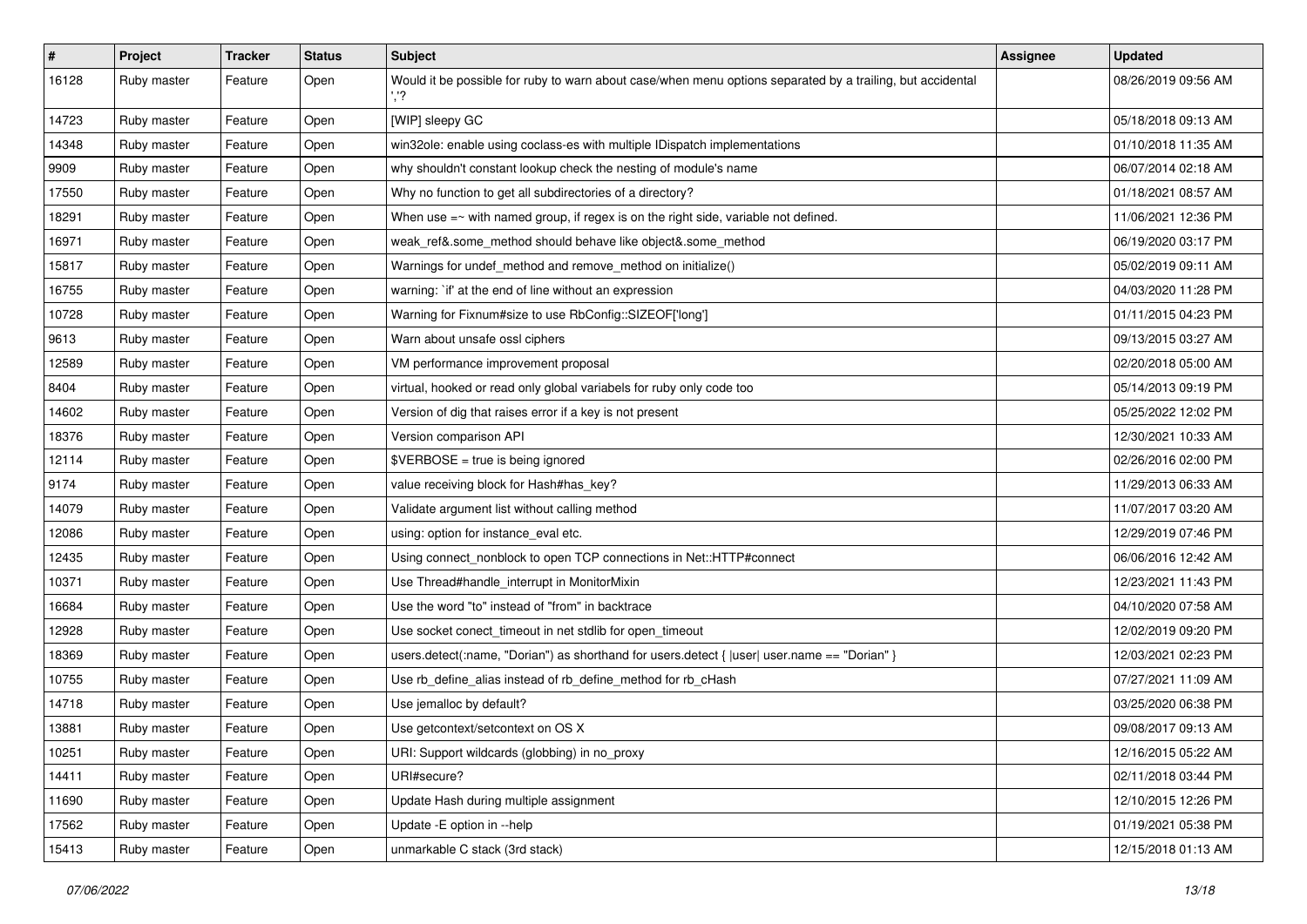| $\vert$ # | Project     | <b>Tracker</b> | <b>Status</b> | Subject                                                                                        | <b>Assignee</b> | <b>Updated</b>      |
|-----------|-------------|----------------|---------------|------------------------------------------------------------------------------------------------|-----------------|---------------------|
| 11625     | Ruby master | Feature        | Assigned      | Unlock GVL for SHA1 calculations                                                               |                 | 09/25/2018 11:26 AM |
| 15781     | Ruby master | Feature        | Open          | Unify Method List Introspection?                                                               |                 | 04/21/2019 11:16 PM |
| 17825     | Ruby master | Feature        | Open          | Uniformize Float::INFINITY and Date::infinity.new                                              |                 | 05/04/2021 01:43 AM |
| 18798     | Ruby master | Feature        | Open          | UnboundMethod#==` with inherited classes                                                       |                 | 05/25/2022 12:32 AM |
| 10879     | Ruby master | Feature        | Open          | UnboundMethod#to_proc                                                                          |                 | 02/21/2015 07:56 PM |
| 17950     | Ruby master | Feature        | Open          | Unable to pattern-match against a String key                                                   |                 | 06/15/2021 11:42 AM |
| 12625     | Ruby master | Feature        | Open          | TypeError.assert, ArgumentError.assert                                                         |                 | 08/10/2016 04:36 AM |
| 16471     | Ruby master | Feature        | Open          | Two feature requests for WeakRef: get original object, callback feature                        |                 | 01/02/2020 03:44 PM |
| 17566     | Ruby master | Feature        | Open          | Tune thread QoS / efficiency on macOS                                                          |                 | 01/29/2021 09:16 AM |
| 13763     | Ruby master | Feature        | Open          | Trigger "unused variable warning" for unused variables in parameter lists                      |                 | 11/28/2017 04:49 AM |
| 10237     | Ruby master | Feature        | Open          | Transform all elements of one Encoding into another Encoding for Array and Hash                |                 | 01/05/2018 09:01 PM |
| 8272      | Ruby master | Feature        | Open          | Transfer feature tracking to CommonRuby                                                        |                 | 12/23/2021 11:40 PM |
| 15031     | Ruby master | Feature        | Open          | T_RANGE for testing whether object is a Range                                                  |                 | 08/27/2018 11:45 AM |
| 10589     | Ruby master | Feature        | Open          | [TracePoint API] Make THREAD_{BEGIN, END} events return some context information               |                 | 12/11/2014 04:27 PM |
| 16673     | Ruby master | Feature        | Open          | total_timeout for Net::HTTP                                                                    |                 | 03/07/2020 06:25 AM |
| 10519     | Ruby master | Feature        | Open          | <b>TLS Renegotiation</b>                                                                       |                 | 09/13/2015 03:29 AM |
| 16637     | Ruby master | Feature        | Open          | Time#to_s and Date#to_s accept strftime format string                                          |                 | 02/17/2020 09:46 PM |
| 12173     | Ruby master | Feature        | Open          | Time#till_now`                                                                                 |                 | 03/16/2016 10:19 AM |
| 18033     | Ruby master | Feature        | Open          | Time.new to parse a string                                                                     |                 | 12/07/2021 02:15 PM |
| 10949     | Ruby master | Feature        | Open          | Time is WB unprotected                                                                         |                 | 07/23/2015 05:55 PM |
| 10658     | Ruby master | Feature        | Open          | ThreadGroup local variables                                                                    |                 | 01/28/2016 07:20 AM |
| 13557     | Ruby master | Feature        | Open          | there's no way to pass backtrace locations as a massaged backtrace                             |                 | 06/24/2019 08:21 PM |
| 10175     | Ruby master | Feature        | Open          | There's no reason to prefer Proc.new over Kernel#proc anymore                                  |                 | 11/10/2014 11:07 PM |
| 14601     | Ruby master | Feature        | Open          | test-all & ruby/test_m17n_comb.rb - fixup                                                      |                 | 08/26/2019 07:30 PM |
| 8896      | Ruby master | Feature        | Open          | #tap with missing block                                                                        |                 | 12/23/2021 11:43 PM |
| 18136     | Ruby master | Feature        | Open          | take_while_after                                                                               |                 | 01/28/2022 06:23 AM |
| 11428     | Ruby master | Feature        | Open          | system/exec/etc. should to_s their argument to restore Pathname functionality as it was in 1.8 |                 | 11/06/2016 02:17 AM |
| 11939     | Ruby master | Feature        | Open          | Syntax sugar to apply a method replace a variable                                              |                 | 01/04/2016 09:49 AM |
| 17290     | Ruby master | Feature        | Open          | Syntax sugar for boolean keyword argument                                                      |                 | 10/29/2020 04:51 AM |
| 9686      | Ruby master | Feature        | Open          | Syntax for symbols used in hashes                                                              |                 | 12/23/2021 11:43 PM |
| 8848      | Ruby master | Feature        | Open          | Syntax for binary strings                                                                      |                 | 12/23/2021 11:43 PM |
| 13645     | Ruby master | Feature        | Open          | Syntactic sugar for indexing when using the safe navigation operator                           |                 | 04/16/2019 03:00 PM |
| 12129     | Ruby master | Feature        | Open          | syntactic sugar for dynamic method dispatch `object_expression:method_name_expression(1, 2)`   |                 | 03/14/2016 01:35 AM |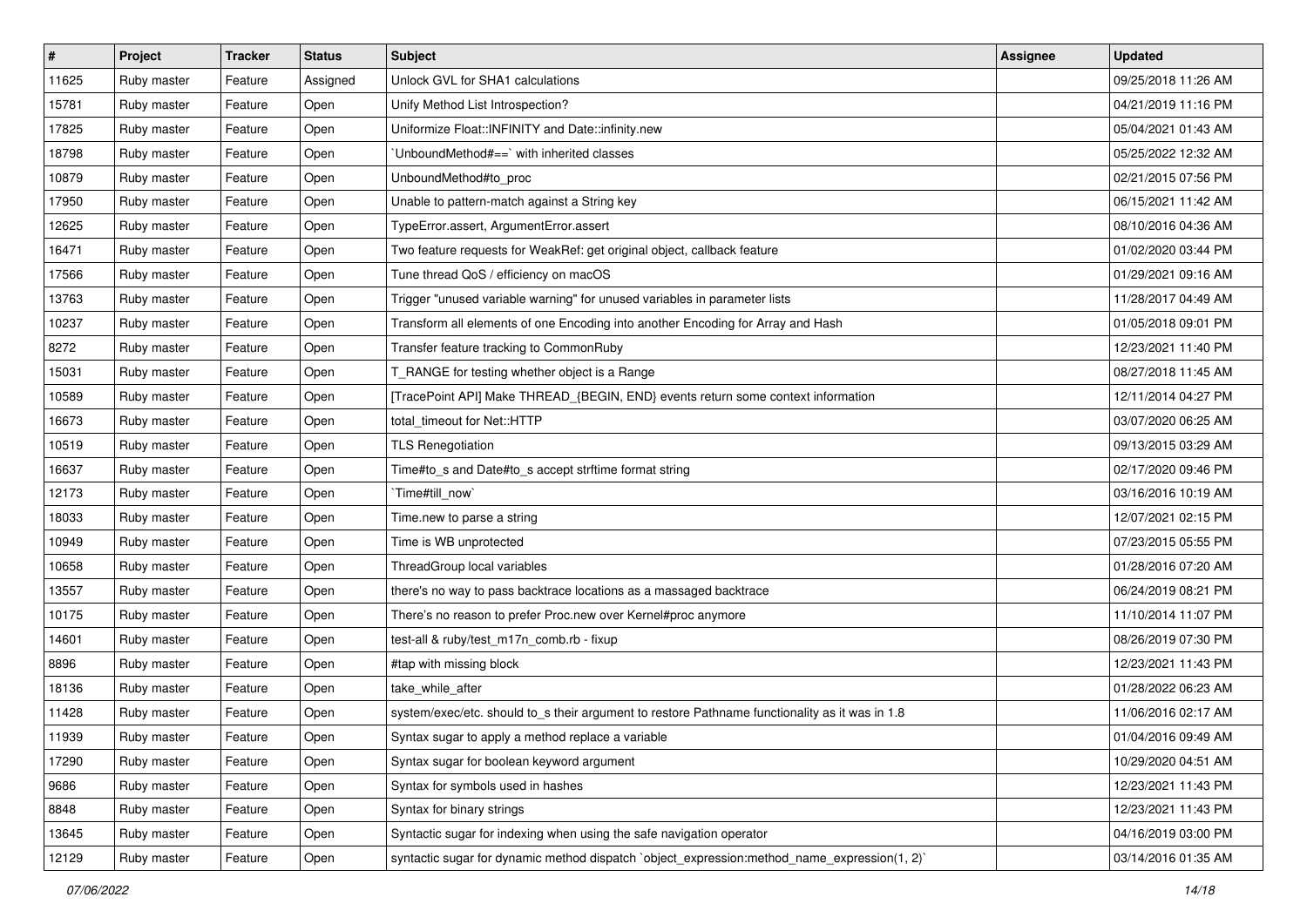| $\vert$ # | Project     | <b>Tracker</b> | <b>Status</b> | Subject                                                                                                            | <b>Assignee</b> | <b>Updated</b>      |
|-----------|-------------|----------------|---------------|--------------------------------------------------------------------------------------------------------------------|-----------------|---------------------|
| 8961      | Ruby master | Feature        | Open          | Synchronizable module to easily wrap methods in a mutex                                                            |                 | 12/23/2021 11:43 PM |
| 16102     | Ruby master | Feature        | Open          | 'Symbol#call'                                                                                                      |                 | 09/12/2019 09:25 AM |
| 14393     | Ruby master | Feature        | Open          | Support sending file descriptors (on local machine) via DRb UNIX                                                   |                 | 01/24/2018 08:58 PM |
| 18259     | Ruby master | Feature        | Open          | Support quarter spec %q in Time#strftime                                                                           |                 | 10/21/2021 12:15 PM |
| 17047     | Ruby master | Feature        | Open          | Support parameters for MAIL FROM and RCPT TO                                                                       |                 | 12/06/2021 08:16 PM |
| 11665     | Ruby master | Feature        | Open          | Support nested functions for better code organization                                                              |                 | 11/16/2016 03:06 PM |
| 10602     | Ruby master | Feature        | Open          | Support multithreaded profiling                                                                                    |                 | 07/09/2019 01:24 AM |
| 17151     | Ruby master | Feature        | Open          | Support multiple builtin ruby code for implimatation in Ruby & C                                                   |                 | 09/05/2020 01:41 AM |
| 17844     | Ruby master | Feature        | Open          | Support list of methods to test with respond_to?                                                                   |                 | 05/06/2021 07:00 PM |
| 14550     | Ruby master | Feature        | Open          | Support keyword arguments with Date#step                                                                           |                 | 02/26/2018 03:58 AM |
| 12858     | Ruby master | Feature        | Open          | Supporting batch-requiring of files in ruby                                                                        |                 | 10/23/2016 08:05 AM |
| 7708      | Ruby master | Feature        | Open          | support for patches list                                                                                           |                 | 12/25/2017 06:15 PM |
| 9830      | Ruby master | Feature        | Assigned      | Support for GOST private/public keys                                                                               |                 | 09/13/2015 03:10 AM |
| 11539     | Ruby master | Feature        | Open          | Support explicit declaration of volatile instance variables                                                        |                 | 01/26/2021 03:30 PM |
| 9445      | Ruby master | Feature        | Open          | Support emitting 1.9 Symbol keyword Hash syntax when pretty printing Hashes                                        |                 | 01/24/2014 06:01 AM |
| 15024     | Ruby master | Feature        | Open          | Support block in Array#join                                                                                        |                 | 08/25/2018 05:05 AM |
| 17616     | Ruby master | Feature        | Open          | Support backtracing on Linux with non-GNU-libc + libunwind                                                         |                 | 02/09/2021 01:12 PM |
| 14164     | Ruby master | Feature        | Open          | [Suggestion] Type system for ruby 3x to be usable for e. g. rubocop or autogenerating crystal code and so<br>forth |                 | 08/12/2019 08:15 AM |
| 17627     | Ruby master | Feature        | Open          | Suggestion: Implement `freeze_values` instance method on collection-like classes.                                  |                 | 02/16/2021 07:58 PM |
| 16638     | Ruby master | Feature        | Open          | Structured Data for Syslog                                                                                         |                 | 02/17/2020 07:06 PM |
| 10585     | Ruby master | Feature        | Open          | struct: speedup struct.attr = $v$ for first 10 attributes and struct[:attr] for big structs                        |                 | 06/30/2015 08:18 PM |
| 12416     | Ruby master | Feature        | Open          | struct rb_id_table lacks mark function                                                                             |                 | 09/22/2020 07:43 PM |
| 12380     | Ruby master | Feature        | Open          | Struct` as a subclass of `Class`                                                                                   |                 | 05/14/2016 08:28 AM |
| 7845      | Ruby master | Feature        | Open          | Strip doesn't handle unicode space characters in ruby 1.9.2 & 1.9.3 (does in 1.9.1)                                |                 | 12/23/2021 11:43 PM |
| 10331     | Ruby master | Feature        | Open          | String#to_r to recognize negative denominators                                                                     |                 | 10/06/2014 02:44 PM |
| 10152     | Ruby master | Feature        | Open          | String#strip doesn't remove non-breaking space                                                                     |                 | 04/12/2015 07:36 PM |
| 16666     | Ruby master | Feature        | Open          | 'string' - 'str' as a shortcut for 'string'.gsub('str', ")?                                                        |                 | 03/01/2020 08:38 PM |
| 17771     | Ruby master | Feature        | Open          | String#start with? should not construct MatchData or set \$~                                                       |                 | 04/02/2021 02:49 PM |
| 15562     | Ruby master | Feature        | Open          | String#split` option to suppress the initial empty substring                                                       |                 | 01/28/2019 03:32 AM |
| 18597     | Ruby master | Feature        | Open          | Strings need a named method like 'dup' that doesn't duplicate if receiver is mutable                               |                 | 02/26/2022 11:56 PM |
| 15151     | Ruby master | Feature        | Open          | String#slice!(0,) creates a duplicate of original string                                                           |                 | 06/20/2019 03:37 PM |
| 9116      | Ruby master | Feature        | Open          | String#rsplit missing                                                                                              |                 | 04/27/2017 10:00 AM |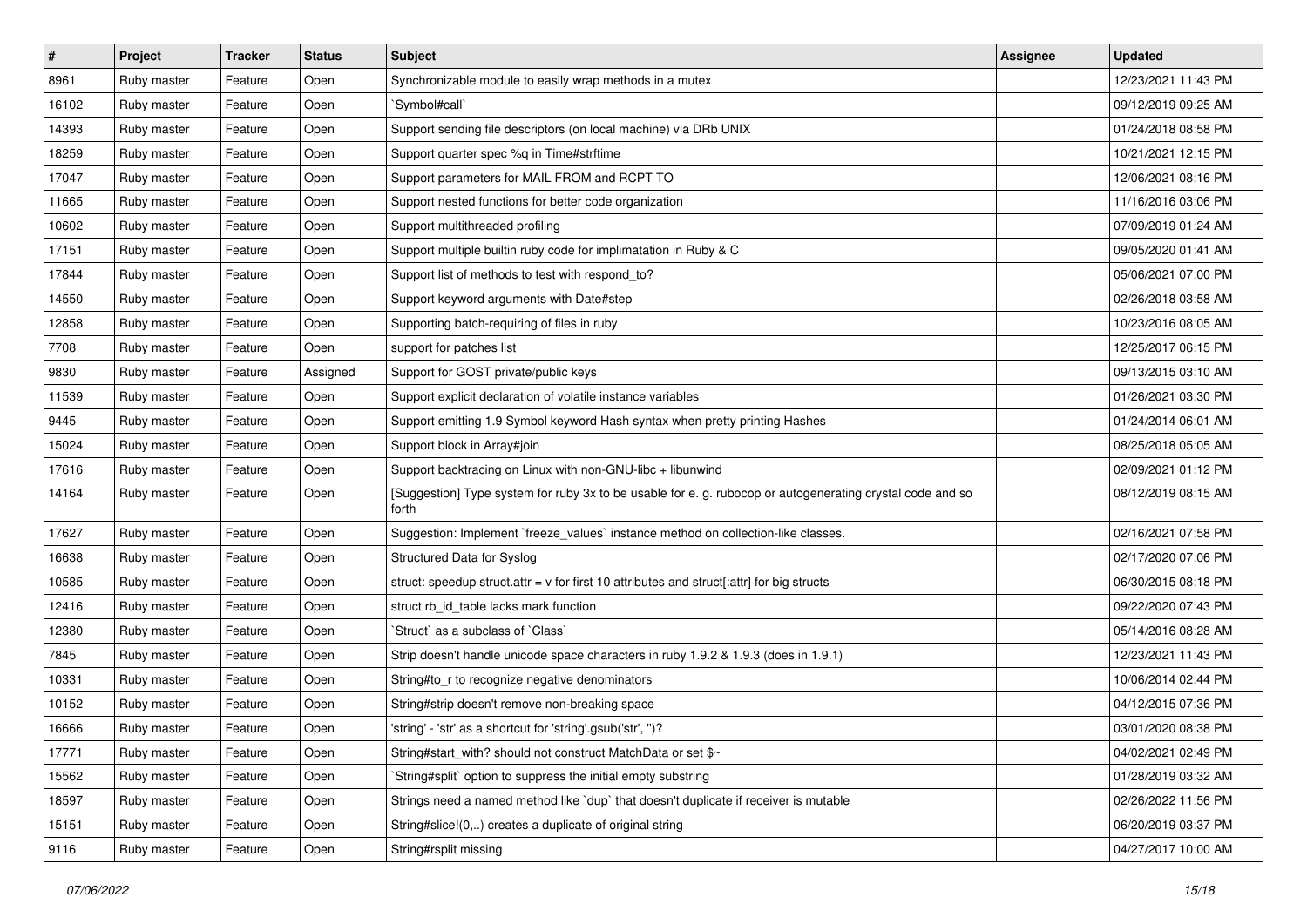| $\vert$ # | Project     | <b>Tracker</b> | <b>Status</b> | Subject                                                                                                                      | <b>Assignee</b> | <b>Updated</b>      |
|-----------|-------------|----------------|---------------|------------------------------------------------------------------------------------------------------------------------------|-----------------|---------------------|
| 9807      | Ruby master | Feature        | Open          | String.new with block                                                                                                        |                 | 05/07/2014 05:54 AM |
| 16790     | Ruby master | Feature        | Open          | string format and refinements                                                                                                |                 | 04/16/2020 03:06 AM |
| 15588     | Ruby master | Feature        | Open          | String#each_chunk and #chunks                                                                                                |                 | 12/25/2019 04:28 AM |
| 14783     | Ruby master | Feature        | Open          | String#chars_at / String#bytes_at                                                                                            |                 | 05/24/2018 01:18 PM |
| 17682     | Ruby master | Feature        | Open          | String#casecmp performance improvement                                                                                       |                 | 03/24/2021 02:29 PM |
| 15899     | Ruby master | Feature        | Open          | String#before and String#after                                                                                               |                 | 11/04/2019 08:57 PM |
| 15668     | Ruby master | Feature        | Open          | stdlib: Date - Time should return the difference in days                                                                     |                 | 03/15/2019 07:09 AM |
| 17148     | Ruby master | Feature        | Open          | stdbuf(1) support                                                                                                            |                 | 09/07/2020 04:12 AM |
| 17859     | Ruby master | Feature        | Open          | Start IRB when running just `ruby`                                                                                           |                 | 05/14/2021 07:54 AM |
| 8619      | Ruby master | Feature        | Open          | <b>Standard Profiling API</b>                                                                                                |                 | 12/23/2021 11:43 PM |
| 16511     | Ruby master | Feature        | Open          | Staged warnings and better compatibility for keyword arguments in 2.7.1                                                      |                 | 02/25/2020 06:54 PM |
| 6133      | Ruby master | Feature        | Assigned      | SSLSocket <sup>[]</sup> shutdown <sup>[][][]</sup>                                                                           |                 | 09/13/2015 03:22 AM |
| 8688      | Ruby master | Feature        | Open          | #sprintf should accept strings as keys                                                                                       |                 | 07/26/2013 02:33 AM |
| 16451     | Ruby master | Feature        | Open          | Special ternary operator for methods ending in `?`                                                                           |                 | 12/26/2019 09:03 PM |
| 18825     | Ruby master | Feature        | Open          | Specialized instruction for "array literal + `.hash`"                                                                        |                 | 06/14/2022 05:24 PM |
| 17127     | Ruby master | Feature        | Open          | Some TrueClass methods are faster if implemented in Ruby                                                                     |                 | 11/05/2020 07:11 AM |
| 15833     | Ruby master | Feature        | Open          | Some refactors for shared-root array                                                                                         |                 | 07/29/2019 07:13 AM |
| 11388     | Ruby master | Feature        | Open          | SMTP Service Extension for Delivery Status Notifications                                                                     |                 | 02/06/2018 11:37 AM |
| 13174     | Ruby master | Feature        | Open          | Smaller id_table on 64bit platform                                                                                           |                 | 01/31/2017 02:05 PM |
| 13620     | Ruby master | Feature        | Open          | Simplifying MRI's build system: always make install                                                                          |                 | 07/08/2018 09:41 AM |
| 14565     | Ruby master | Feature        | Open          | Simpler, one-liner, failsafe require in ruby? [Suggested names: require_failsafe, require_safe, require_try,<br>require_add) |                 | 10/09/2019 05:42 AM |
| 14328     | Ruby master | Feature        | Open          | SIMD vectorization                                                                                                           |                 | 07/16/2018 05:12 PM |
| 13668     | Ruby master | Feature        | Open          | Show / log test-all skips in CI here or at http://rubyci.org/?                                                               |                 | 06/20/2017 03:30 AM |
| 17743     | Ruby master | Feature        | Open          | Show argument types in backtrace                                                                                             |                 | 03/25/2021 06:39 PM |
| 8853      | Ruby master | Feature        | Open          | Should String#sub(pattern) returns an Enumerator?                                                                            |                 | 07/13/2019 12:32 AM |
| 8206      | Ruby master | Feature        | Open          | Should Ruby core implement String#blank?                                                                                     |                 | 04/28/2016 02:05 PM |
| 13124     | Ruby master | Feature        | Open          | Should #puts convert to external encoding?                                                                                   |                 | 12/01/2017 06:45 PM |
| 9049      | Ruby master | Feature        | Open          | Shorthands (a:b, *) for inclusive indexing                                                                                   |                 | 03/15/2018 12:26 AM |
| 18162     | Ruby master | Feature        | Open          | Shorthand method Proc#isolate to create isolated proc objects                                                                |                 | 09/13/2021 02:33 AM |
| 16241     | Ruby master | Feature        | Open          | Shorter syntax for anonymous refinements                                                                                     |                 | 11/20/2020 07:22 PM |
| 16791     | Ruby master | Feature        | Open          | Shortcut for Process::Status.exitstatus                                                                                      |                 | 05/19/2020 03:16 AM |
| 9953      | Ruby master | Feature        | Open          | set_trace_func values which could be frozen or symbols                                                                       |                 | 06/19/2014 10:44 PM |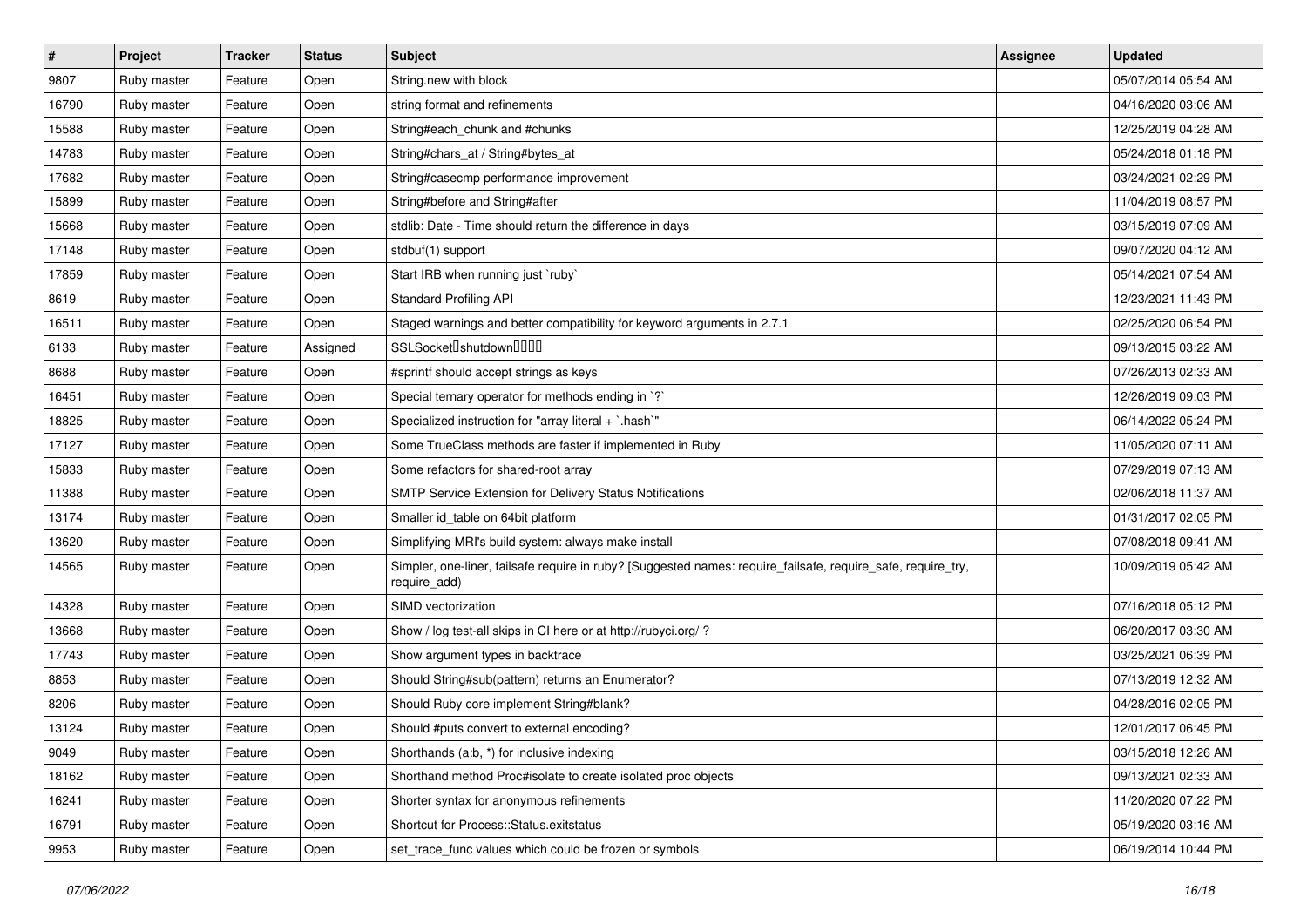| #     | Project     | <b>Tracker</b> | <b>Status</b> | Subject                                                                                                                                      | <b>Assignee</b> | <b>Updated</b>      |
|-------|-------------|----------------|---------------|----------------------------------------------------------------------------------------------------------------------------------------------|-----------------|---------------------|
| 16995 | Ruby master | Feature        | Open          | Sets: <=> should be specialized                                                                                                              |                 | 06/26/2020 08:43 PM |
| 16990 | Ruby master | Feature        | Open          | Sets: operators compatibility with Array                                                                                                     |                 | 02/22/2021 11:37 PM |
| 16993 | Ruby master | Feature        | Open          | Sets: from hash keys using Hash#key_set                                                                                                      |                 | 06/27/2020 05:44 AM |
| 16991 | Ruby master | Feature        | Open          | Sets: add Set#join                                                                                                                           |                 | 06/26/2020 08:29 PM |
| 7220  | Ruby master | Feature        | Open          | Separate IO#dup, StringIO#initialize_copy from dup(2)                                                                                        |                 | 12/10/2020 08:47 AM |
| 17471 | Ruby master | Feature        | Open          | send_if method for improved conditional chaining                                                                                             |                 | 12/29/2020 03:23 PM |
| 12141 | Ruby master | Feature        | Open          | send and __send_                                                                                                                             |                 | 03/14/2016 01:32 AM |
| 18736 | Ruby master | Feature        | Open          | self-p for method chain                                                                                                                      |                 | 04/15/2022 11:09 AM |
| 18265 | Ruby master | Feature        | Open          | Self-contained one-binary feature which discuss on ruby kaigi 2021 day 2, I Ruby Committers vs the World /<br>CRuby Committers <sup>[]</sup> |                 | 10/24/2021 04:11 PM |
| 16621 | Ruby master | Feature        | Open          | Second block parameter of Pathname#glob to be relative path from self                                                                        |                 | 02/12/2020 11:27 PM |
| 16411 | Ruby master | Feature        | Open          | Safer keyword argument extension                                                                                                             |                 | 12/10/2019 02:45 AM |
| 8494  | Ruby master | Feature        | Open          | Safe method for defensive copies. alternative to 'dup'                                                                                       |                 | 06/05/2013 04:26 PM |
| 17741 | Ruby master | Feature        | Open          | Ruby links to `objc` for convenience - this should be moved into a native ext                                                                |                 | 03/23/2021 01:24 AM |
| 18822 | Ruby master | Feature        | Open          | Ruby lack a proper method to percent-encode strings for URIs (RFC 3986)                                                                      |                 | 06/09/2022 02:42 PM |
| 17851 | Ruby master | Feature        | Open          | ruby extension for memoryview                                                                                                                |                 | 05/05/2021 03:15 PM |
| 7981  | Ruby master | Feature        | Open          | ruby does not respect --                                                                                                                     |                 | 02/28/2013 02:49 PM |
| 13681 | Ruby master | Feature        | Open          | Ruby digest init fails in FIPS mode when built against OpenSSL ~> 1.0.1                                                                      |                 | 07/04/2017 05:17 PM |
| 14276 | Ruby master | Feature        | Open          | Ruby core debugger API                                                                                                                       |                 | 01/05/2018 07:54 PM |
| 8321  | Ruby master | Feature        | Open          | Ripper: I would like coordinates for keywords                                                                                                |                 | 05/10/2013 07:01 PM |
| 16794 | Ruby master | Feature        | Open          | <b>Rightward operators</b>                                                                                                                   |                 | 09/10/2020 09:34 PM |
| 11500 | Ruby master | Feature        | Open          | [RFC] rename Queue to UnboundedQueue                                                                                                         |                 | 07/19/2021 07:48 AM |
| 18494 | Ruby master | Feature        | Open          | [RFC] ENV["RUBY_GC_"]= changes GC parameters dynamically                                                                                     |                 | 01/17/2022 11:15 PM |
| 18401 | Ruby master | Feature        | Open          | Rework `require_relative` to add the "current path" on `\$LOAD_PATH`                                                                         |                 | 12/09/2021 05:41 PM |
| 11927 | Ruby master | Feature        | Open          | Return value for `Module#include` and `Module#prepend`                                                                                       |                 | 09/02/2020 12:40 AM |
| 12006 | Ruby master | Feature        | Open          | return IO object from IO#print, IO#puts, IO#close_read, IO#close_write,                                                                      |                 | 01/21/2016 12:42 PM |
| 15093 | Ruby master | Feature        | Open          | Retrive Array elements with infinite ranges specified by Float::INFINITY                                                                     |                 | 09/09/2018 02:01 PM |
| 15824 | Ruby master | Feature        | Open          | respond_to pattern for pattern match                                                                                                         |                 | 10/06/2019 07:56 AM |
| 9400  | Ruby master | Feature        | Open          | Respect constant lookup when using 'raise'                                                                                                   |                 | 07/12/2019 03:36 AM |
| 9355  | Ruby master | Feature        | Open          | Re: Rename method_id to method_name in TracePoint class                                                                                      |                 | 07/12/2019 03:45 AM |
| 16246 | Ruby master | Feature        | Open          | require with an optional block that is evaluated when requiring fails                                                                        |                 | 10/09/2019 11:16 AM |
| 10320 | Ruby master | Feature        | Open          | require into module                                                                                                                          |                 | 06/10/2021 08:15 AM |
| 16818 | Ruby master | Feature        | Open          | Rename `Range#%` to `Range#/`                                                                                                                |                 | 05/07/2020 08:49 AM |